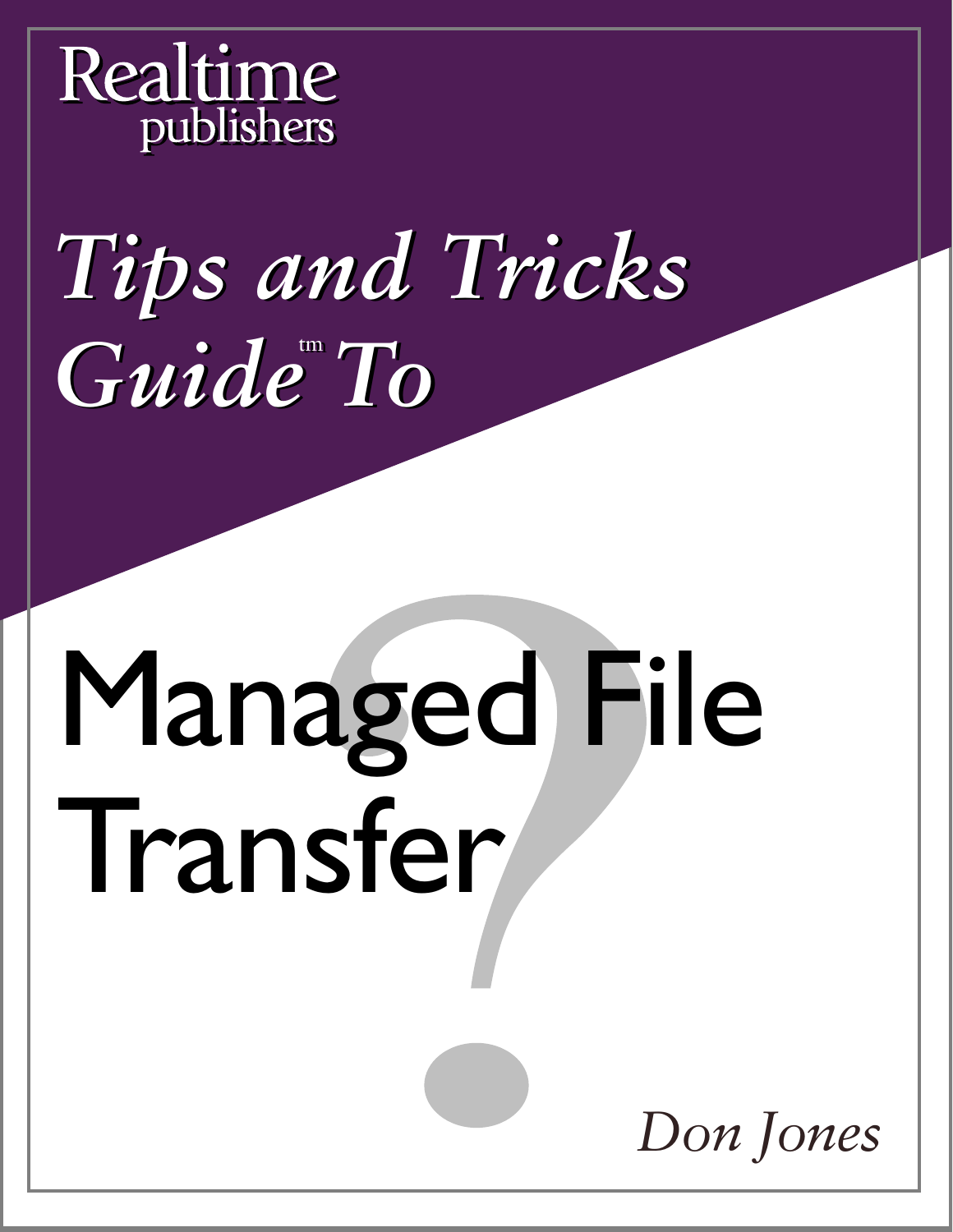### <span id="page-1-0"></span>Introduction to Realtime Publishers

#### **by Don Jones, Series Editor**

For several years now, Realtime has produced dozens and dozens of high‐quality books that just happen to be delivered in electronic format—at no cost to you, the reader. We've made this unique publishing model work through the generous support and cooperation of our sponsors, who agree to bear each book's production expenses for the benefit of our readers.

Although we've always offered our publications to you for free, don't think for a moment that quality is anything less than our top priority. My job is to make sure that our books are as good as—and in most cases better than—any printed book that would cost you \$40 or more. Our electronic publishing model offers several advantages over printed books: You receive chapters literally as fast as our authors produce them (hence the "realtime" aspect of our model), and we can update chapters to reflect the latest changes in technology.

I want to point out that our books are by no means paid advertisements or white papers. We're an independent publishing company, and an important aspect of my job is to make sure that our authors are free to voice their expertise and opinions without reservation or restriction. We maintain complete editorial control of our publications, and I'm proud that we've produced so many quality books over the past years.

I want to extend an invitation to visit us at [http://nexus.realtimepublishers.com](http://nexus.realtimepublishers.com/), especially if you've received this publication from a friend or colleague. We have a wide variety of additional books on a range of topics, and you're sure to find something that's of interest to you—and it won't cost you a thing. We hope you'll continue to come to Realtime for your educational needs far into the future.

Until then, enjoy.

Don Jones

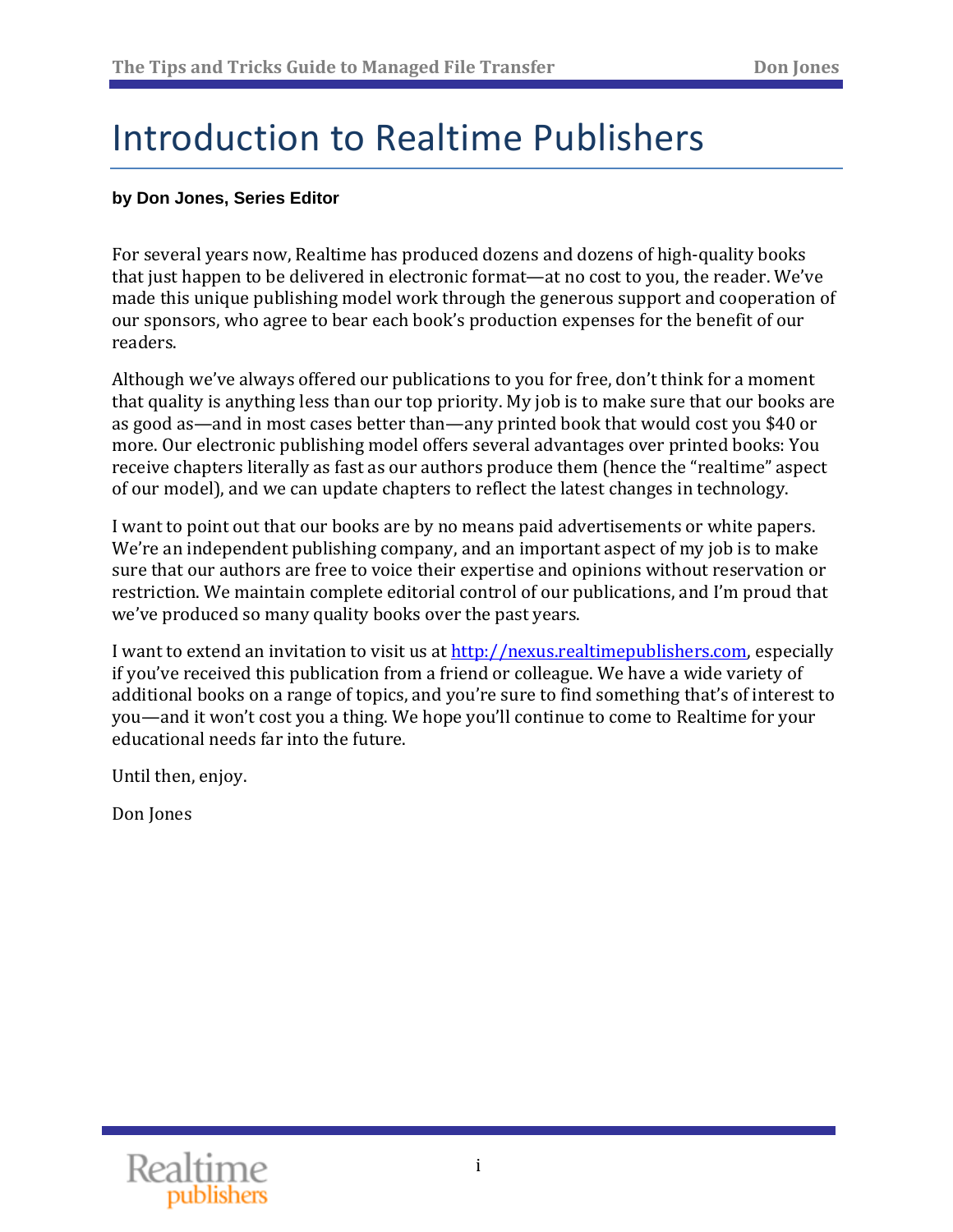| Tip, Trick, Technique 1: When transferring files, isn't all encryption the same?     |
|--------------------------------------------------------------------------------------|
| Tip, Trick, Technique 2: Why do I need to manage person-to-person file transfers?  2 |
| Tip, Trick, Technique 3: Why do I need Managed File Transfer? Isn't FTP enough?5     |
| Tip, Trick, Technique 4: How does Managed File Transfer help me meet and maintain    |
| Tip, Trick, Technique 5: How can I ensure that my users utilize a Managed P2P File   |
| Tip, Trick, Technique 6: What kind of logging will I need for file transfers? 15     |
| Tip, Trick, Technique 7: Can a file transfer system enable central management and    |

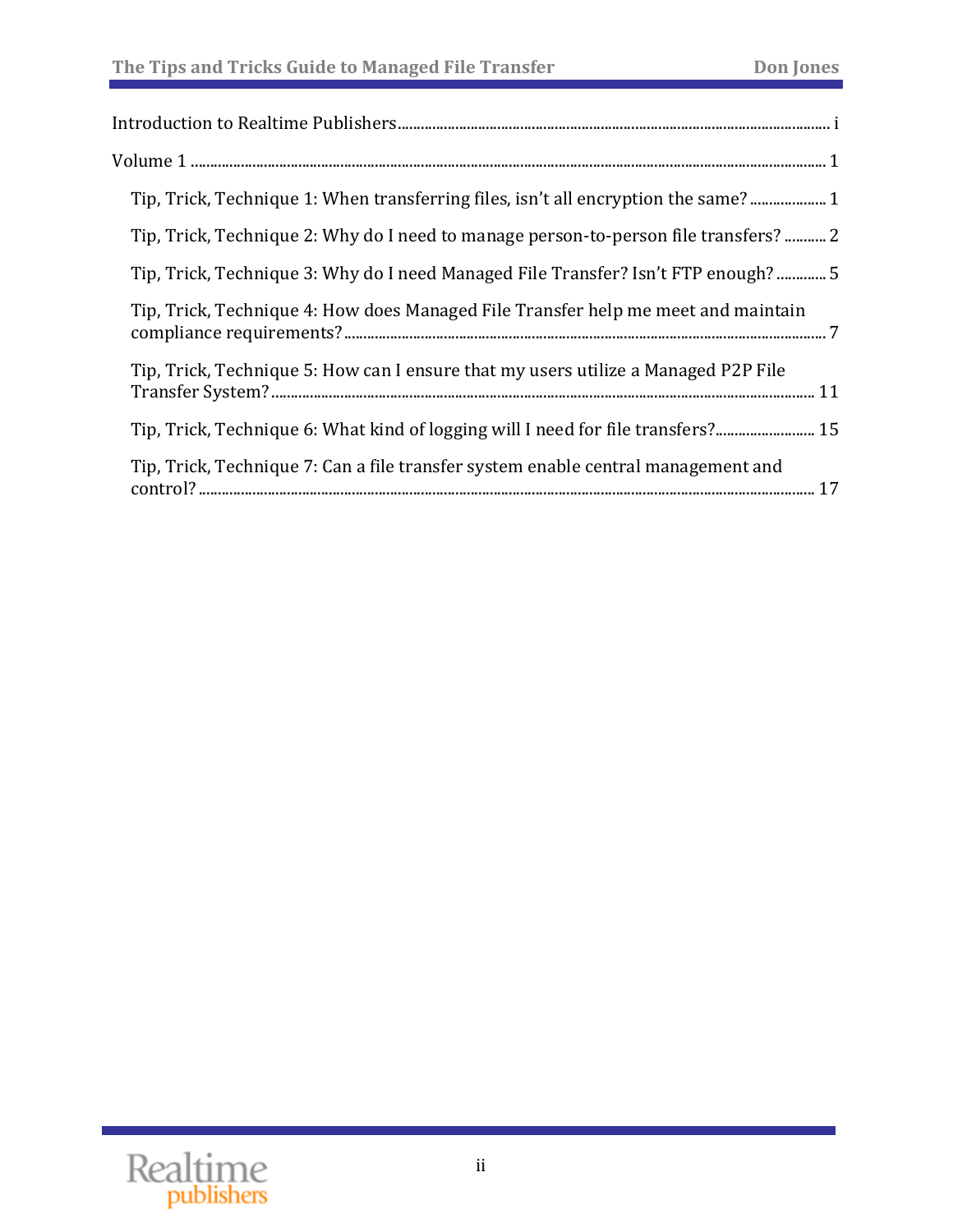#### *Copyright Statement*

© 2010 Realtime Publishers. All rights reserved. This site contains materials that have been created, developed, or commissioned by, and published with the permission of, Realtime Publishers (the "Materials") and this site and any such Materials are protected by international copyright and trademark laws.

THE MATERIALS ARE PROVIDED "AS IS" WITHOUT WARRANTY OF ANY KIND, EITHER EXPRESS OR IMPLIED, INCLUDING BUT NOT LIMITED TO, THE IMPLIED WARRANTIES OF MERCHANTABILITY, FITNESS FOR A PARTICULAR PURPOSE, TITLE AND NON-INFRINGEMENT. The Materials are subject to change without notice and do not represent a commitment on the part of Realtime Publishers or its web site sponsors. In no event shall Realtime Publishers or its web site sponsors be held liable for technical or editorial errors or omissions contained in the Materials, including without limitation, for any direct, indirect, incidental, special, exemplary or consequential damages whatsoever resulting from the use of any information contained in the Materials.

The Materials (including but not limited to the text, images, audio, and/or video) may not be copied, reproduced, republished, uploaded, posted, transmitted, or distributed in any way, in whole or in part, except that one copy may be downloaded for your personal, noncommercial use on a single computer. In connection with such use, you may not modify or obscure any copyright or other proprietary notice.

The Materials may contain trademarks, services marks and logos that are the property of third parties. You are not permitted to use these trademarks, services marks or logos without prior written consent of such third parties.

Realtime Publishers and the Realtime Publishers logo are registered in the US Patent & Trademark Office. All other product or service names are the property of their respective owners.

If you have any questions about these terms, or if you would like information about licensing materials from Realtime Publishers, please contact us via e-mail at [info@realtimepublishers.com](mailto:info@realtimepublishers.com).

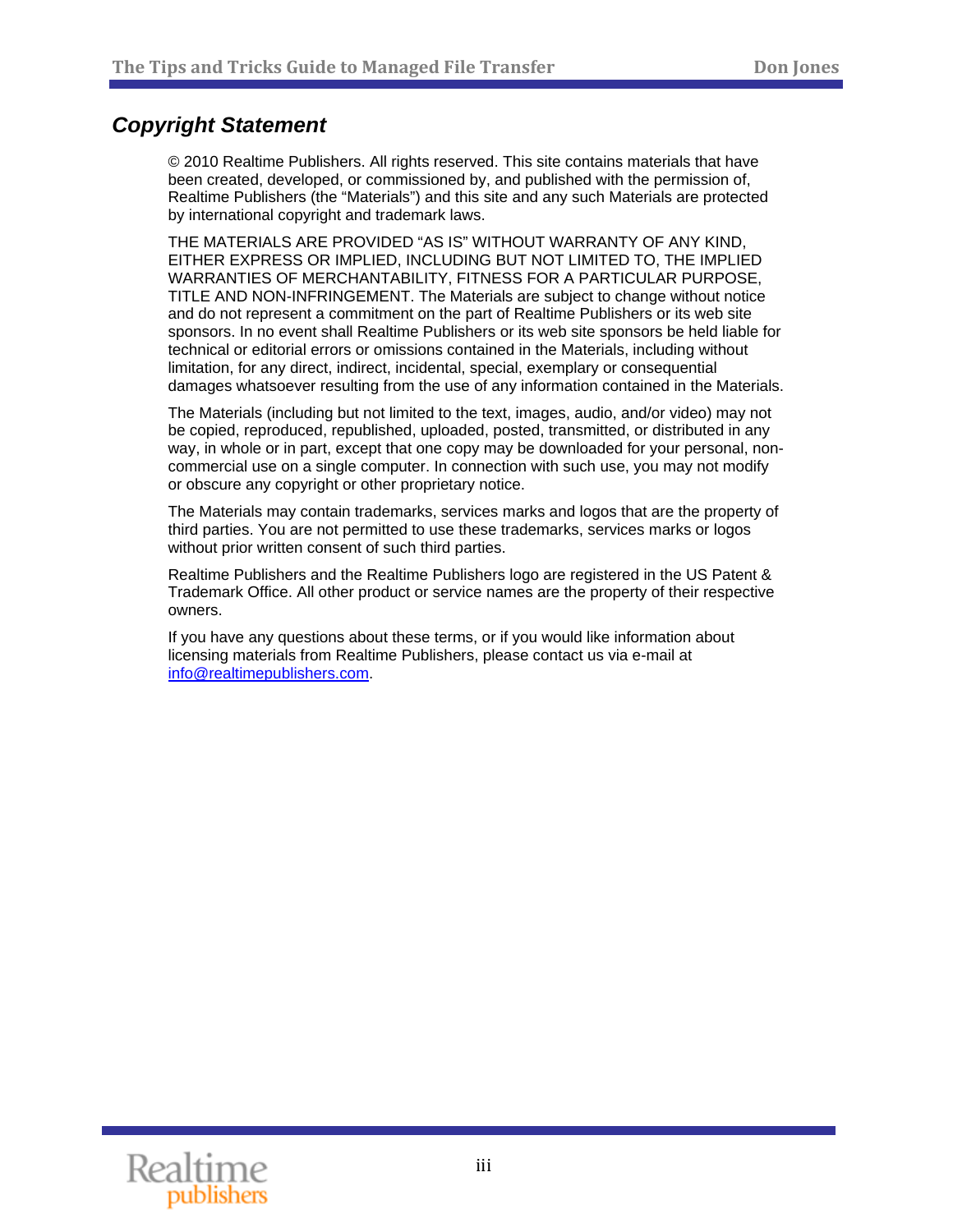## <span id="page-4-0"></span>Volume 1

*Each volume of this Tips and Tricks Guide will present a series of tips, tricks, answers, and best practices around Managed File Transfer.*

#### **Tip, Trick, Technique 1: When transferring files, isn't all encryption the same?**

Definitely not. To begin with, there are numerous kinds of encryption—some of which can actually be broken quite easily. One of the earlier common forms of encryption (around 1996) relied on encryption keys that were 40 bits in length; surprisingly, many technologies and products continue to use this older, weaker form of encryption. Although there are nearly a trillion possible encryption keys using this form of encryption, relatively little computing power is needed to break the encryption—a modern home computer can do so in just a few days, and a powerful supercomputer can do so in a few minutes.

So all encryption is definitely not the same. That said, the field of cryptography has become incredibly complex and technical in the past few years, and it has become very difficult for businesspeople and even information technology professionals to fully understand the various differences. There are different encryption algorithms—DES, AES, and so forth—as well as encryption keys of differing lengths. Rather than try to become a cryptographic expert, your business would do well to look at higher‐level performance standards.

One such standard comes under the US Federal Information Processing Standards. FIPS specifications are managed by the National Institute of Standards and Technology (NIST); FIPS 140‐2 is the standard that specifically applies to data encryption, and it is managed by NIST's Computer Security Division. In fact, FIPS 140‐2 is accepted by both the US and Canadian governments, and is used by almost all US government agencies, including the National Security Agency (NSA), and by many foreign ones. Although not mandated for private commercial use, the general feeling in the industry is that "if it's good enough for the paranoid folks at the NSA, it's good enough for us too."

FIPS 140‐2 specifies the encryption algorithms and key strengths that a cryptography package must support in order to become certified. The standard also specifies testing criteria, and FIPS 140‐2 certified products are those products that have passed the specified tests. Vendors of cryptography products can submit their products to the FIPS Cryptographic Module Validation Program (CMVP), which validates that the product meets the FIPS specification. The validation program is administered by NIST‐certified independent labs, which not only examine the source code of the product but also its design documents and related materials—before subjecting the product to a battery of confirmation tests.

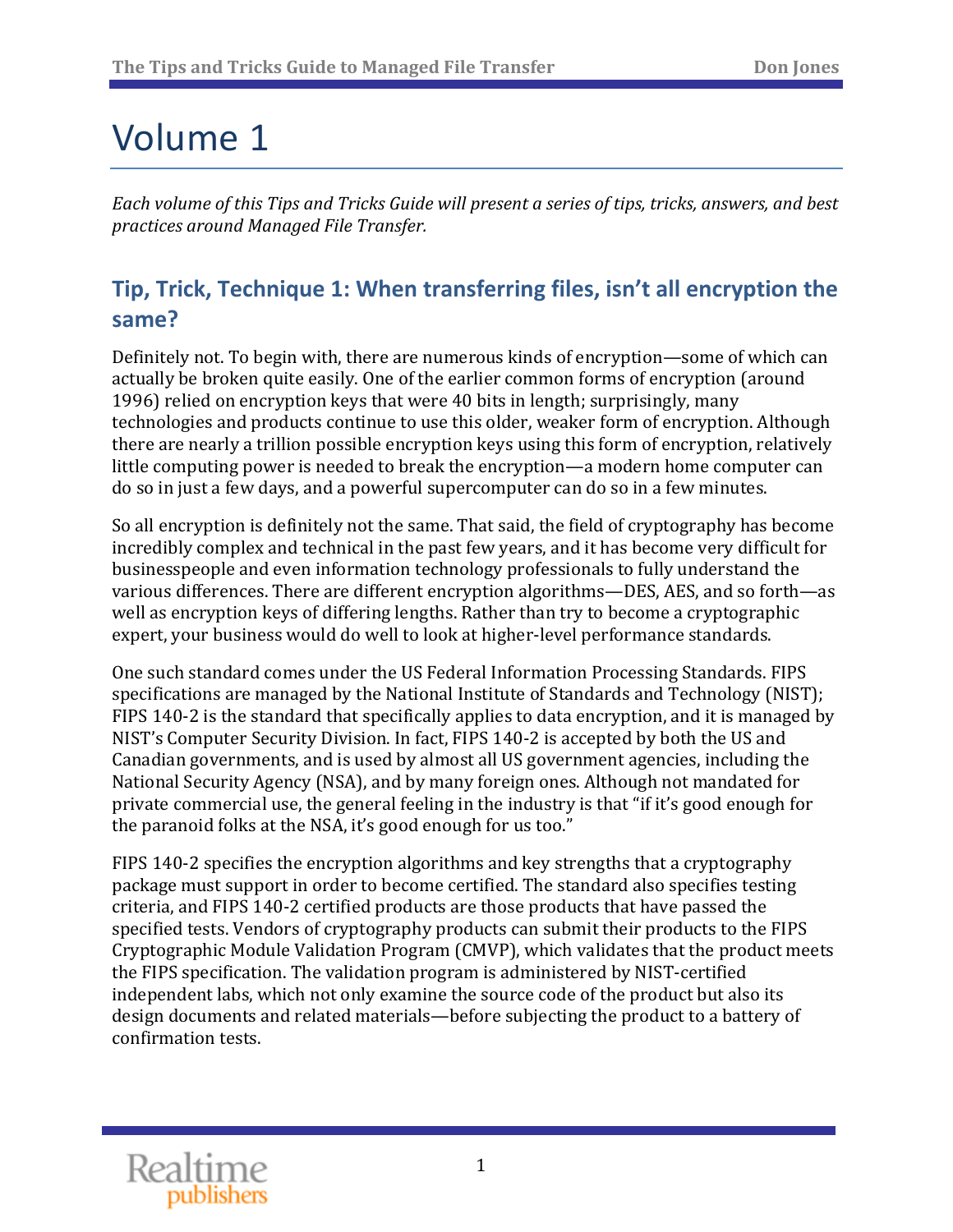<span id="page-5-0"></span>In fact, there's another facet—in addition to encryption algorithm and key strength—that further demonstrates how all encryption isn't the same: back doors. Encryption is implemented by computer programs, and those programs are written by human beings who sometimes can't resist including an "Easter egg," back door, or other surprise in the code. These additions can weaken the strength of security‐related code by making it easier to recover encryption keys, crack encryption, and so forth. Part of the CMVP process is an examination of the program source code to ensure that no such back doors exist in the code—further validating the strength *and security* of the encryption technology.

So the practical upshot is this: All encryption is not the same, and rather than become an expert on encryption, you should simply look for products that have earned FIPS 140‐2 certification. Doing so ensures that you're getting the "best of breed" for modern cryptography practices, and that you're avoiding back doors, Easter eggs, and other unwanted inclusions in the code.

You can go a bit further. Cryptographic modules are certified by FIPS 140‐2, but the encryption algorithms themselves can be certified by FIPS 197 (Advanced Encryption Standard), FIPS 180 (SHA-1 and HMAC-SHA-1 algorithms). By selecting a product that utilizes certified cryptography, you're assured of getting the most powerful, most secure encryption currently available.

#### **Tip, Trick, Technique 2: Why do I need to manage person‐to‐person file transfers?**

I used to work for an online retailer (who shall remain anonymous—they're no longer in business as an independent entity, in any event). Several times each day, we would transmit order information to a huge variety of vendors, who would process those orders and drop‐ship them directly to our customers. Obviously, as we were transmitting a good deal of customer information, we were concerned about making sure that information stayed secure. We bought and built various components to enable us to perform secured file transfers, delivery confirmation, and so forth, and we required our vendors to explain how they secured our customers' data on their end. We tried, in other words, to do our best to keep that data confidential.

Imagine our surprise, then, when several of our customers complained that their personal information—including names and addresses—had been released, by us, without the customers' consent. Not surprised—shocked. We spent days poring over file transfer logs, pointing fingers at our vendors, and more—without finding a single point where that data could have been compromised. The answer finally came out in an all‐company meeting where we explained what had happened, what we were trying to do about it, and so forth.

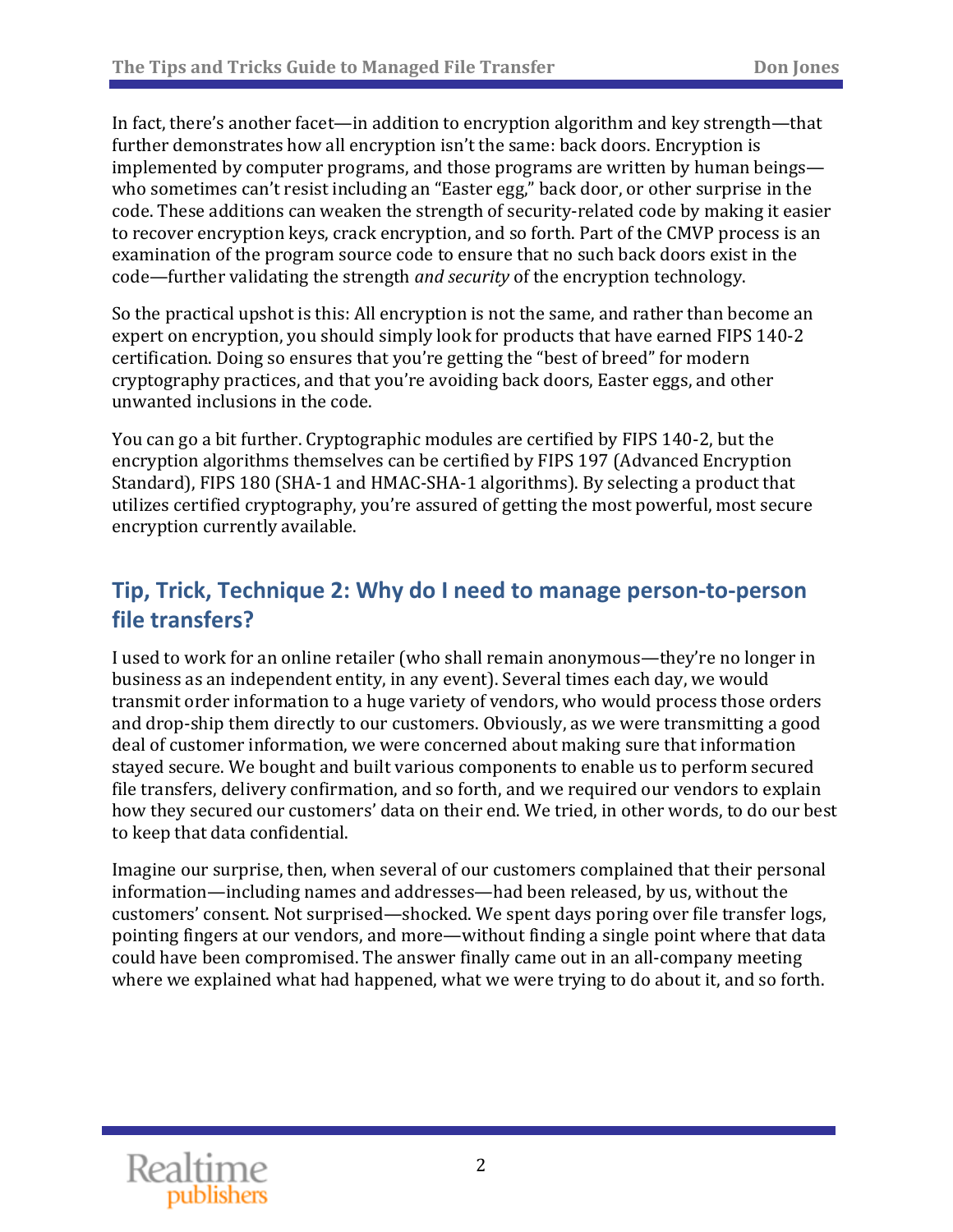It turns out that some of our vendors would occasionally get a corrupted data file. Rather than call our technology department and request a re‐transfer, the vendors were calling the customer service line, requesting order information for specific orders. Because we were a small company, our service representatives were familiar with the vendors, so they pulled the requested orders and simply emailed the information to someone at the vendor. The email, of course, wasn't encrypted in any way, and it in fact traversed several email servers between us and the vendor. One of those email servers was the point at which the data was copied and compromised. Oops.

This situation illustrates why you need to *manage* person‐to‐person file transfers. The employees in your company *will* engage in person‐to‐person file transfer. You can't stop them. If you prohibit email attachments, they'll use Gmail or Yahoo or some other alternative. Block access to those sites, and they'll start using sites like Drop.io or other "drop box" services. Block those, and your people will find something else. They *need* to be able to transfer files from person to person; failing an officially‐supported solution, they'll find something unofficial. So you pretty much *have* to implement an official, supported, *secure* person-to-person file transfer mechanism that your employees—and your external partners—can utilize. What do those solutions look like?

Some look and work a lot like the peer-to-peer file transfer solutions that many consumers use at home. The person on either end of the transfer uses a file transfer client to send and receive files to and from each other. Typically, in a managed solution, the file data actually passes through a central file transfer server—in many cases, the same Managed File Transfer (MFT) server that is handling your server‐to‐server transfers, like the secure vendor transfers I described earlier. Figure 1.1 shows how this works.



**Figure 1.1: Persontoperson file transfer using an MFT server.**

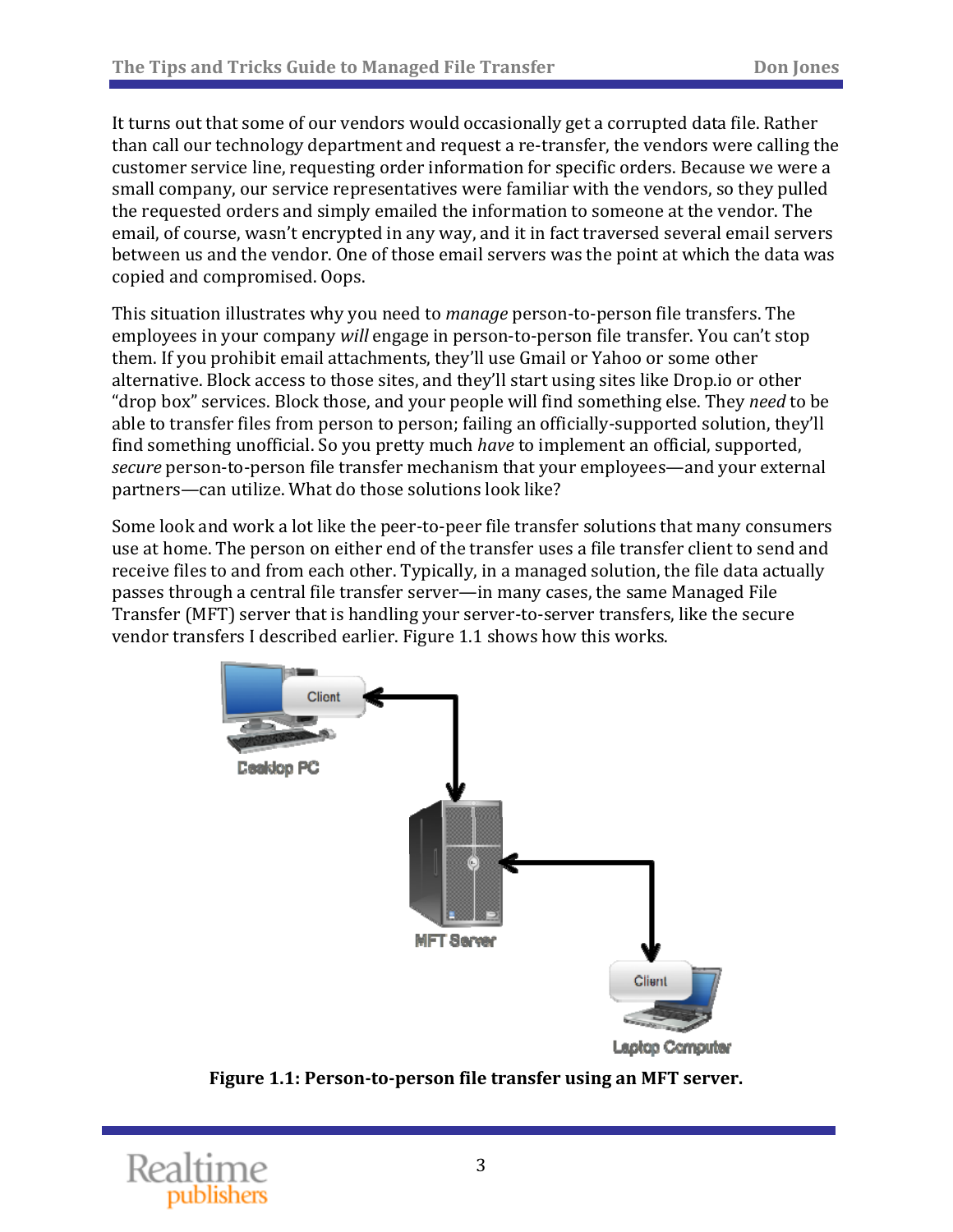In this case, the transfer might be between an employee and an external partner, or even between two employees. In fact, this type of file transfer can help take some of the burden off your email servers (by eliminating large attachments), and can provide a more secure path for the data being transferred. That's especially important for companies dealing with legal and industry regulations that require the secure transfer of certain kinds of data.

Of course, the downside is that both parties must have a piece of client software, which is often not convenient for external partners. Many person‐to‐person solutions therefore offer alternative client interfaces, such as a Web site. This interface usually includes some kind of authorization, meaning you create either a temporary or permanent user account for an external partner. Figure 1.2 shows this alternative.



**Figure 1.2: Using a Web interface for one file transfer user.**

These person‐to‐person MFT systems often support asynchronous operation. That means the user sending the file can deposit it into the MFT system, then send a notification or "invite" to the intended recipient. The recipient often clicks a link to launch the client software or visit the secure Web site, authenticates, and then retrieves their file or files. Once the transfer completes, the sender might be notified of the successful transmission, and the MFT server might even be configured to automatically and securely delete the file from its own storage, preventing the file from "spreading" any further.

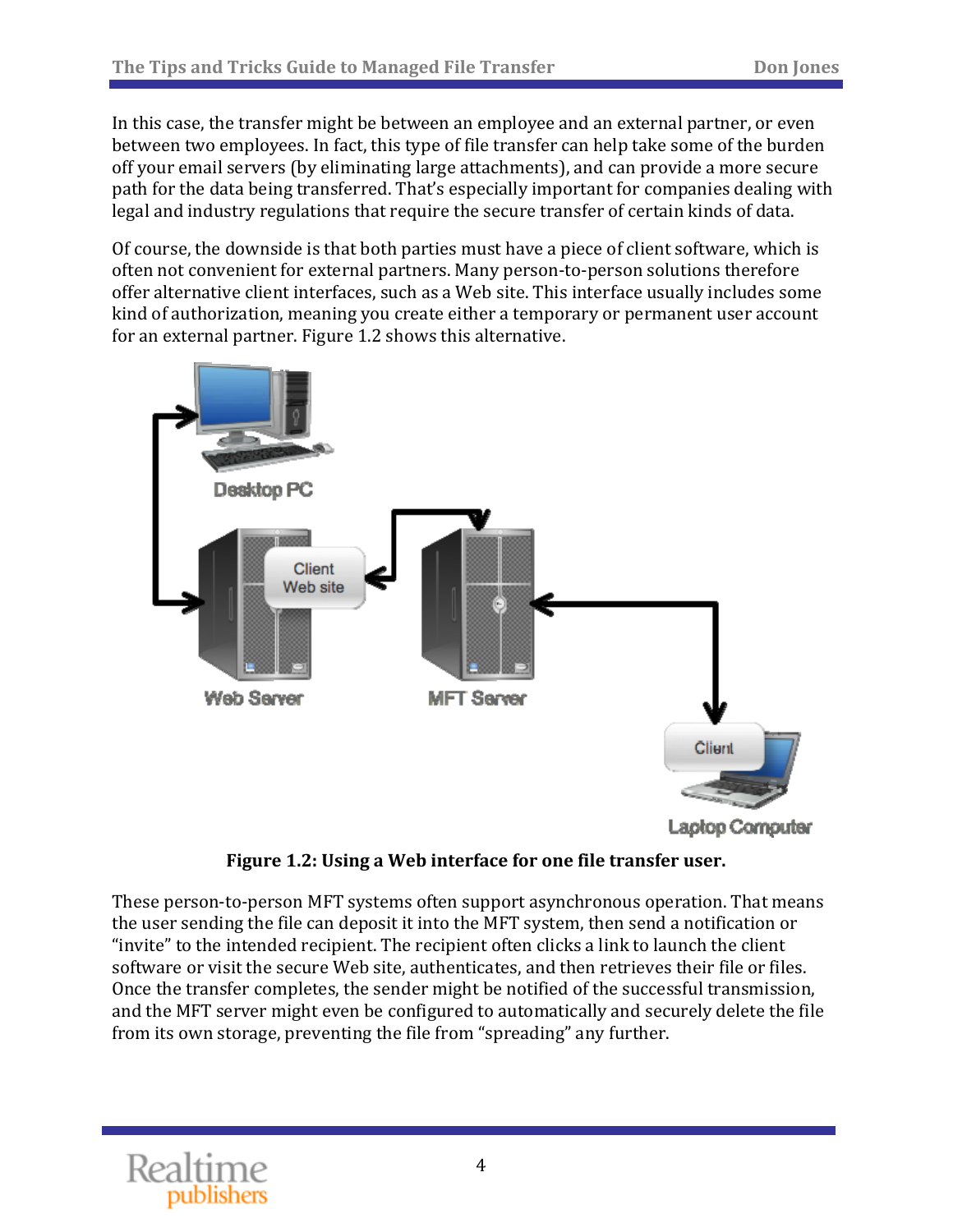<span id="page-8-0"></span>In practice, this type of system works very much like traditional email attachments, except that the "attachment" is being handled by a separate system that provides its own layers of security. There are a number of advantages:

- Unlike email, which can be intercepted by anyone, you're assured that only the authenticated recipient is receiving the file.
- Unlike email, which relies on a single transmission protocol that does not *mandate* encryption, the MFT server can ensure that an appropriate level of encryption is used.
- Email can traverse many intermediate servers, each of which can choose to retain a copy of the message and any attachments; MFT is more of a point‐to‐point transfer, and the MFT server can be configured to automatically remove any intermediate files if desired.
- Email systems typically contain little in the way of logging and tracking; MFT servers can often be configured to keep a detailed audit log of transfer activity.

This kind of person-to-person transfer doesn't need to be any more difficult for your users than sending email attachments—but it can be much more secure.

#### **Note**

It's even common for a person-to-person MFT solution to integrate with popular messaging clients, such as Microsoft Office Outlook, so that users can "attach" files to an email even more transparently. Such a plug‐in might supplant the software's native file attachment functionality, and instead handle the attachment through the MFT solution.

#### **Tip, Trick, Technique 3: Why do I need Managed File Transfer? Isn't FTP enough?**

Possibly not. The Internet's venerable File Transfer Protocol (FTP) is usually supported by Managed File Transfer (MFT) systems, which can typically use FTP as one of the ways in which data is physically moved from place to place. However, MFT essentially wraps a significant management and automation layer around FTP. Consider some of the things an MFT solution might provide above and beyond FTP itself—even if FTP was, in fact, being used for the actual transfer of data:

• Most MFT solutions will offer a secure, encrypted variant of FTP as well as numerous other more‐secure file transfer options. Remember that *FTP by itself doesn't offer any form of transportlevel encryption* (although you could obviously encrypt the file data itself before sending, and decrypt it upon receipt; doing so involves logistical complications like sharing passwords or certificates).

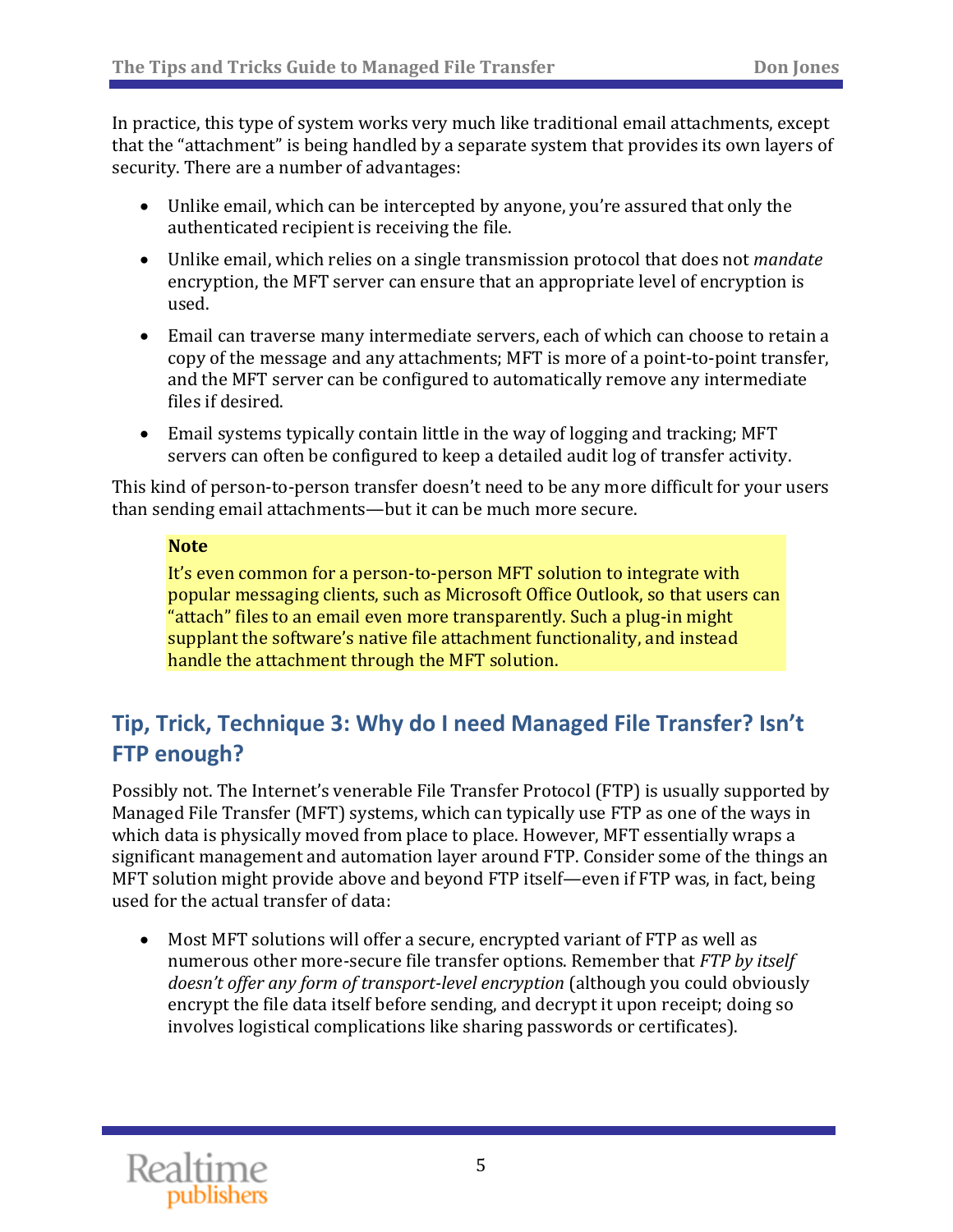- MFT solutions often provide guaranteed delivery, meaning they use file transfer protocols that give the sender a confirmation that the file was, in fact, correctly received by the recipient. This can be important in a number of business situations.
- MFT solutions can provide automation for transfers, automatically transferring files that are placed into a given folder, transferring files at a certain time of day, and so forth.
- MFT servers can also provide set-up and clean-up automation. For example, successfully‐transferred files might be securely wiped from the MFT server's storage to help prevent unauthorized disclosure or additional transfers.
- MFT servers may provide application programming interfaces (APIs) that make file transfer easier to integrate into your internal line‐of‐business applications.
- MFT solutions commonly provide detailed audit logs of transfer activity, which can be useful for troubleshooting, security, compliance, and many other business purposes.
- Enterprise-class MFT solutions may provide options for automated failover and high availability, helping to ensure that your critical file transfers take place even in the event of certain kinds of software or hardware failures.

In short, FTP isn't a bad file transfer protocol—although it doesn't offer encryption. MFT isn't a file transfer protocol at all; it's a set of management services that wrap around file transfer protocols—like FTP, although that's not the only choice—to provide better security, manageability, accountability, and automation.

In today's business, FTP is rarely "enough." Aside from its general lack of security—which can be partially addressed by using protocols such as SFTP or FTPS instead—FTP simply lacks manageability, integration, and accountability. Many businesses feel that they simply need to "get a file from one place to another," but in reality they also need to

- Make sure the file isn't disclosed to anyone else
- *Ensure,* in a provable way, that the file got to its destination
- Get the file from, or deliver a file to, other business systems (integration)

In some cases, the business might even need to translate or transform a file before sending it or after receiving it. For example, a file received in XML format may need to be translated to several CSV files before being fed to other business systems or databases—and an MFT solution can provide the functionality needed to make that happen.

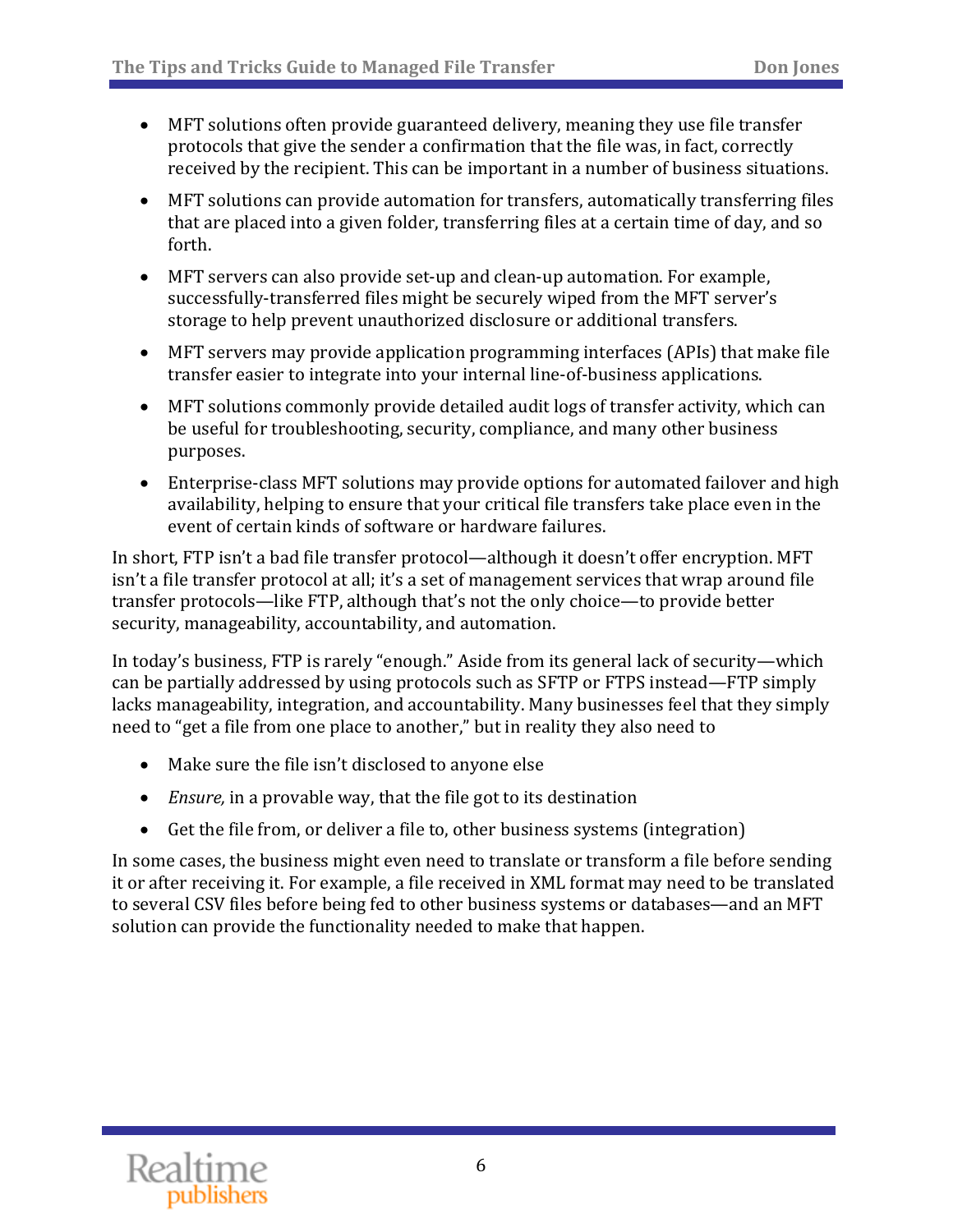<span id="page-10-0"></span>Many organizations tend to look at MFT first for its security capabilities, which often revolve around a few basic themes:

- Protecting data in-transit (encryption)
- Ensuring that only authorized individuals can access the MFT system (authorization and authentication)
- Tracking transfer activity (auditing)
- Reducing the spread of data (securely wiping temporary files after transfers are complete, and controlling the number of times a file can be transferred)

These are all things that a simple FTP server can't provide. Having satisfied their security requirements, organizations then begin to take advantage of the manageability capabilities of MFT systems, including centralized control, tracking, automation, and so forth—again, features that an FTP server alone simply can't give you.

#### **Tip, Trick, Technique 4: How does Managed File Transfer help me meet and maintain compliance requirements?**

Today's companies are dealing with an increasing array of legislative and industry requirements, mostly revolving around security. Legislation such as the Health Insurance Portability and Accountability Act (HIPAA), the Sarbanes‐Oxley Act (SOX), the Gramm‐ Leach‐Bliley (Act) GLBA, the Payment Card Industry Data Security Standards (PCI DSS), Basel II, and more all have stringent data security requirements for specific types of data within your business—often the data that forms the core of your business, such as customer information or financial data.

Sometimes, these requirements are very technically precise. PCI DSS, for example, provides specific guidelines on what kind of data must be protected (customer and cardholder information), when it must be protected (in transit and when stored), and how it must be protected (encryption, in most cases). Other times, requirements are much more general and less technical in nature. HIPAA, for example, simply has a general requirement that patient information must not be disclosed to unauthorized parties; a 2009 addition to HIPAA also requires that data holders notify individuals when their protected information has been improperly disclosed.

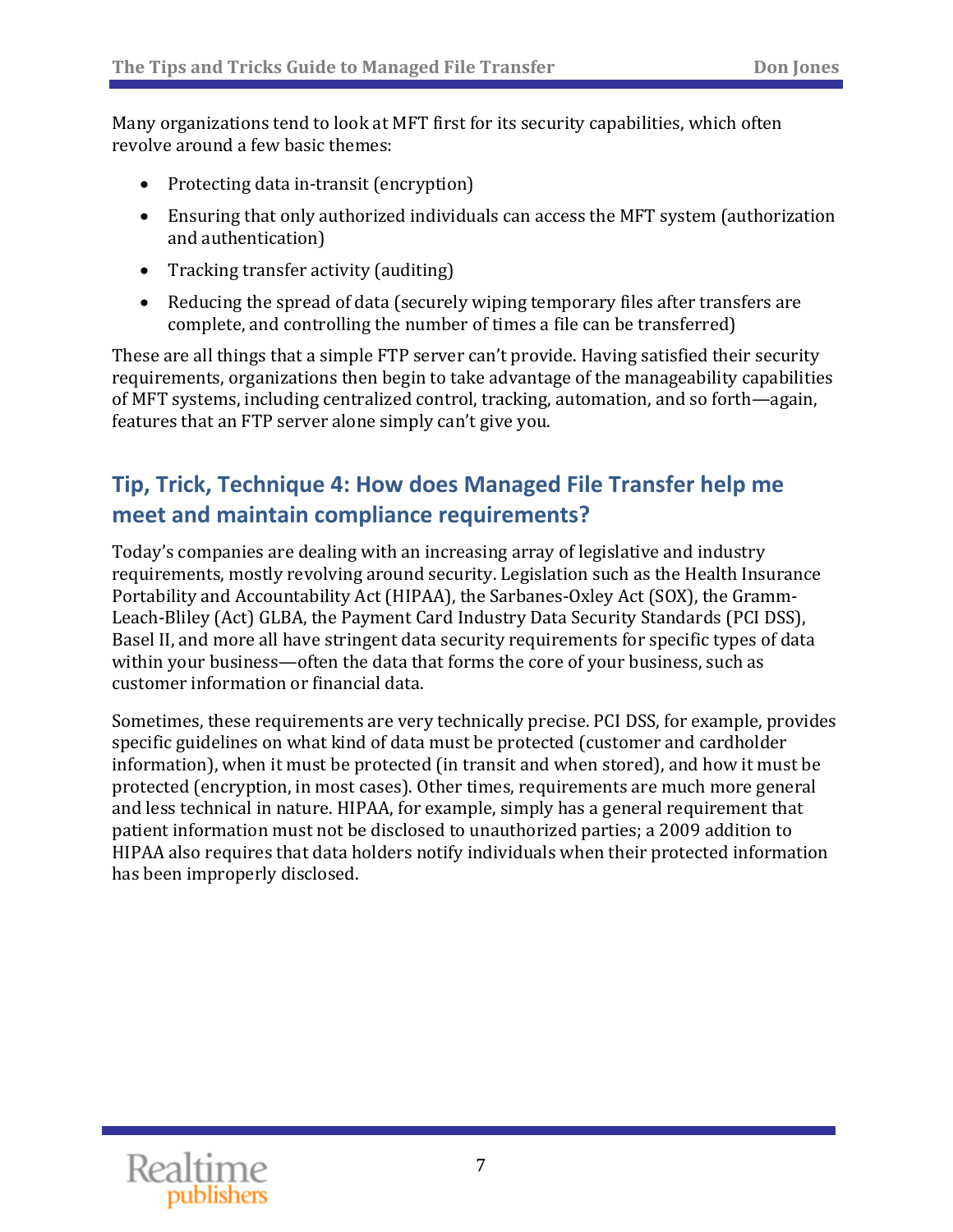Those general business‐level requirements can be extremely difficult to implement from a technology perspective. For example, suppose you work in the healthcare industry and are subject to HIPAA. You need to transfer certain patient information to a partner company, and you need to do so in a way that complies with HIPAA. That means you need to actually implement several technical controls:

- Encrypt the data while it is in storage
- Potentially encrypt the data during transmission within your company, especially if such transmission occurs over a publicly-accessible network (such as when accessed by telecommuting employees)
- Encrypt the data during transmission to your partner
- Securely wipe any temporary copies of the data created during transmission
- Keep track of every access to the data while it is stored
- Keep track of every transmission of the data
- Store that tracking information in a secure, tamperproof database or log
- Control who can initiate transfers of specific kinds of data

A Managed File Transfer (MFT) system can help with many of these requirements. By using a properly‐configured MFT system as your *sole means* of transmitting data—potentially both within your organization and externally—you can become compliant with these requirements much more easily.

An MFT solution—being primarily for *transfer* of data—obviously doesn't directly address requirements for the security of "data at rest"—that is, the data stored within your file servers, databases, and so forth. However, because MFT solutions often keep a temporary copy of any data being transferred, they *are* impacted by "data at rest" requirements. An effective MFT solution should fully secure access to such temporary files so that only the MFT system itself can access those files, and so that any access to those files is audited. Typically, MFT systems will rely on the underlying operating system (OS)—such as Windows or Linux—to provide the security and auditing for those files. A good MFT solution will provide the ability to automatically, and securely, wipe temporary files that are no longer needed, reducing the chance that those files will become the source of a data breach.

After the data goes into motion, the MFT solution's real value to your compliance posture kicks in. An MFT solution that has been certified to Federal Information Processing Standard (FIPS) 140-2 is automatically able to provide the level of encryption desired by most US‐ and Canadian‐based security requirements; you simply have to ensure that your MFT system is configured to use a file transfer protocol that supports such encryption.

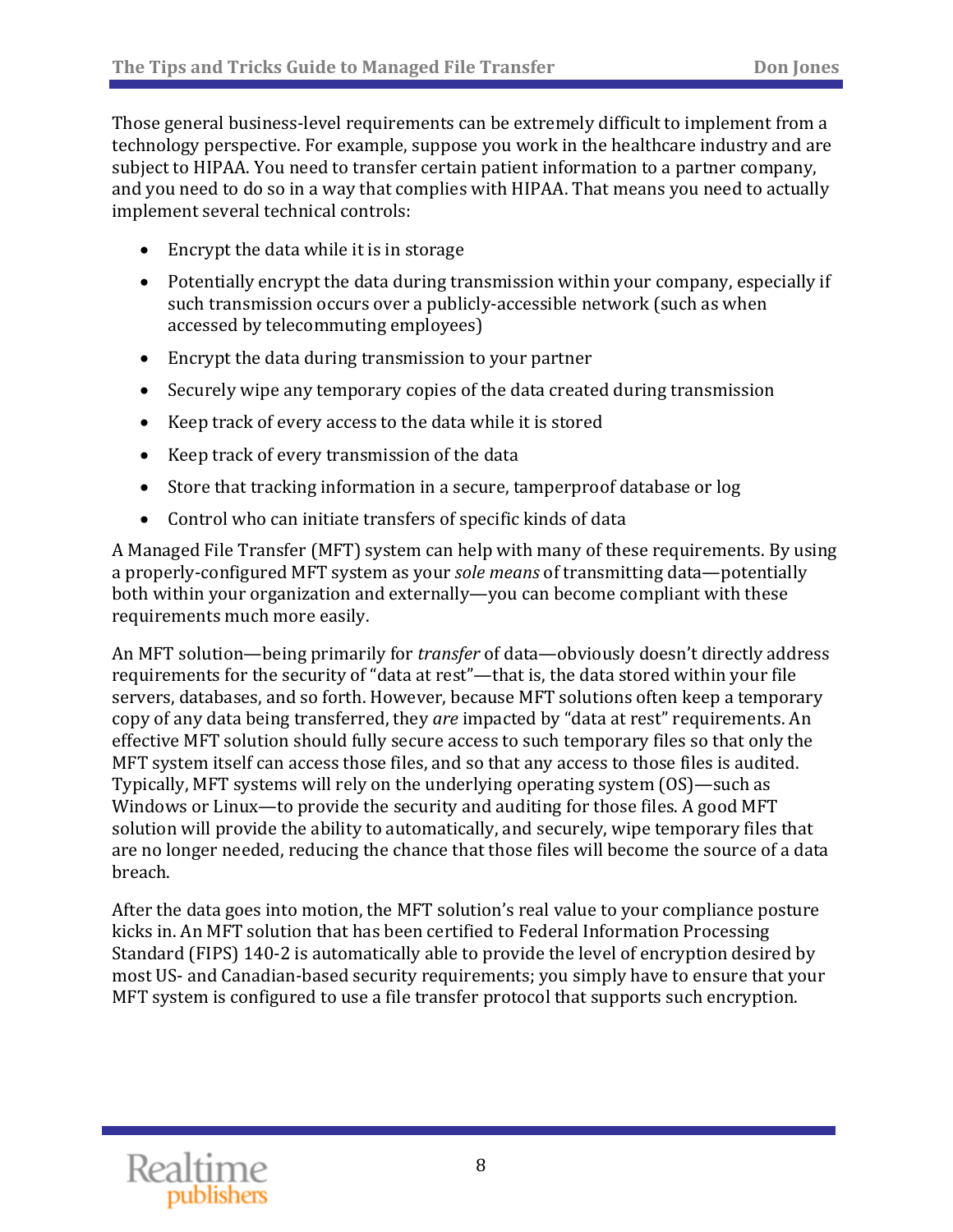The MFT solution (a good one, at least) can track who has transferred a file, when a file was transferred, how long the transfer took, to where the file was transferred, what file was transferred, and so on. That information should be stored in a secure, tamperproof database that is not directly modifiable (except perhaps by highly‐trusted administrators). A good MFT solution can also centrally control who can initiate transfers, and can use top‐ level management policies to govern what types of transfer protocols are used, what kind of logging is kept, and what types of files may be transferred.

The technologies used to bring about this level of compliance can be complex. In fact, simply providing the necessary cryptographic protocols can require an incredible amount of expertise, as a fully‐compliant MFT solution will provide FIPS‐validated cryptographic algorithms and modules. Obtaining that validation is expensive and time‐consuming for a vendor, and requires a high level of software and cryptography expertise.

A thorough understanding of the compliance rules is also important. For example, some compliance efforts require you to notify customers of a data breach *only if the disclosed data was unencrypted.* That means applying encryption to the data, as well as to the transport stream, can help make your life easier: In the event that the data is improperly disclosed before or after transport, *it was still encrypted in and of itself,* so you haven't actually disclosed anything. As Figure 4.1 shows, MFT solutions can provide this functionality through an intermediate layer of file‐based encryption, often using an industry‐standard technology such as PGP.



**Figure 4.1: Multiple layers of encryption help meet different requirements.**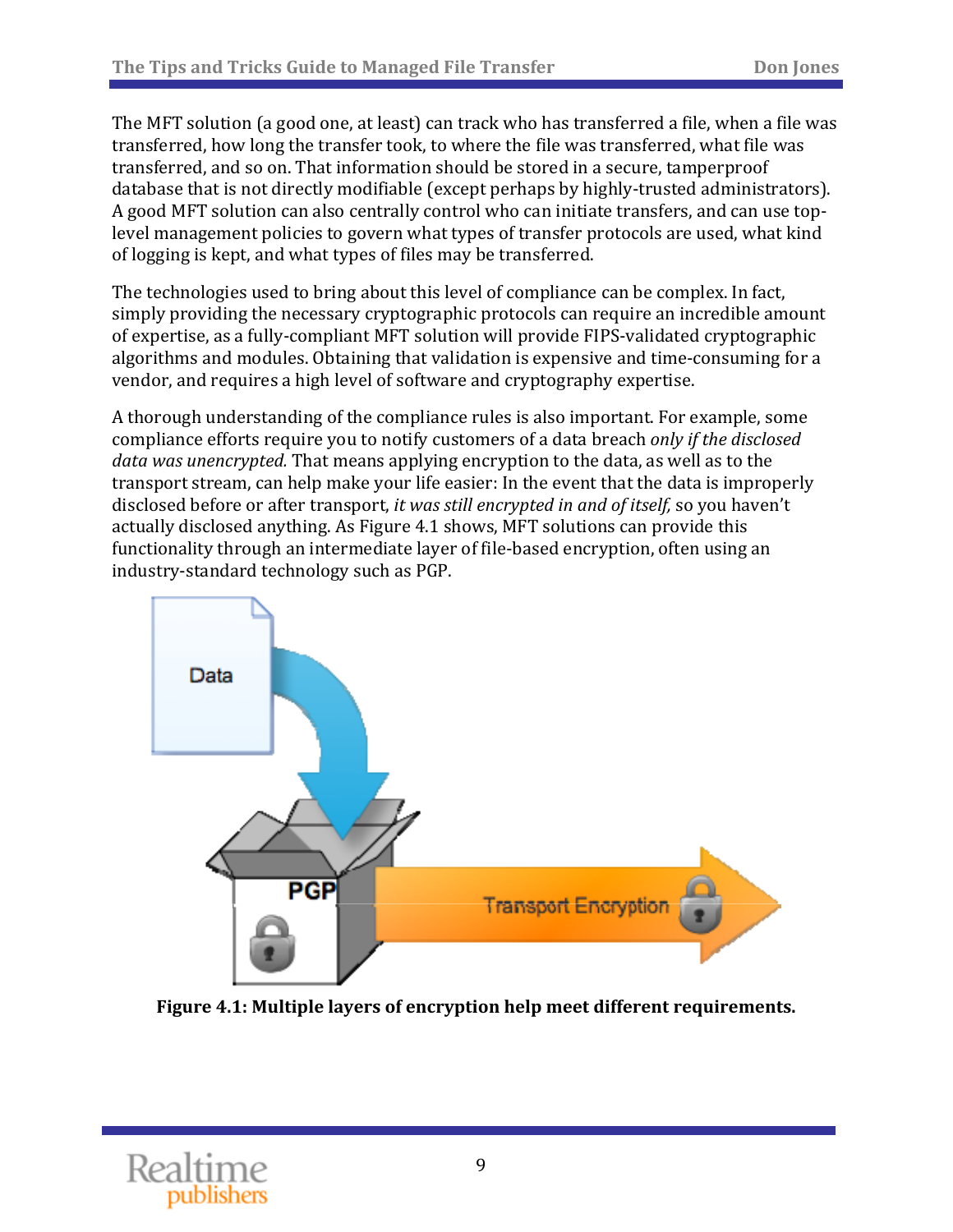By adding authentication to the mix—ensuring that both the sender and recipient verify each others' identities before beginning any transfer—you can further meet your compliance requirements. Using cryptographic hashes, such as the Secure Hash Algorithm (SHA), you can provide further protection by ensuring that the file isn't damaged or tampered with in-transit.

That's a *lot* of technical protocols and configurations that have to be set up. Building your own solution that supports SFTP, PHP, SSL, SHA, SSH, and a raft of other security‐related acronyms simply isn't feasible. In fact, it's not even really practical for today's businesses to become experts in these fine‐grained details as they evaluate MFT solutions. Let me explain: Commonly, businesses will attempt to translate compliance requirements into technical ones, then seek solutions that meet those technical requirements. I call this "double‐mapping," and it looks something like the illustration in Figure 4.2.



#### **Figure 4.2: Mapping compliance requirements to technical ones, then to s olutions.**

This kind of effort on the part of businesses is no longer warranted. Compliance requirements have been around long enough to be well understood; vendors who are serious about providing compliance solutions should handle this mapping for you. Figure 4.3 shows what you should be looking for: A solution that maps its capabilities *directly to compliance requirements,* providing underlying technical explanations if you want them, but focusing on that business‐level mapping.



#### **Figure 4.3: Mapping solution capabilities to compliance requirement s.**

It's not that your business shouldn't be concerned about the underlying technical implementation; it's that you should be concerned *first* about *becoming compliant* and looking for solutions that map to specific compliance requirements—such as the SOX DS5.11 requirement in this example. Vendors can provide this through informative graphs and tables, such as the excerpt that Figure 4.4 shows.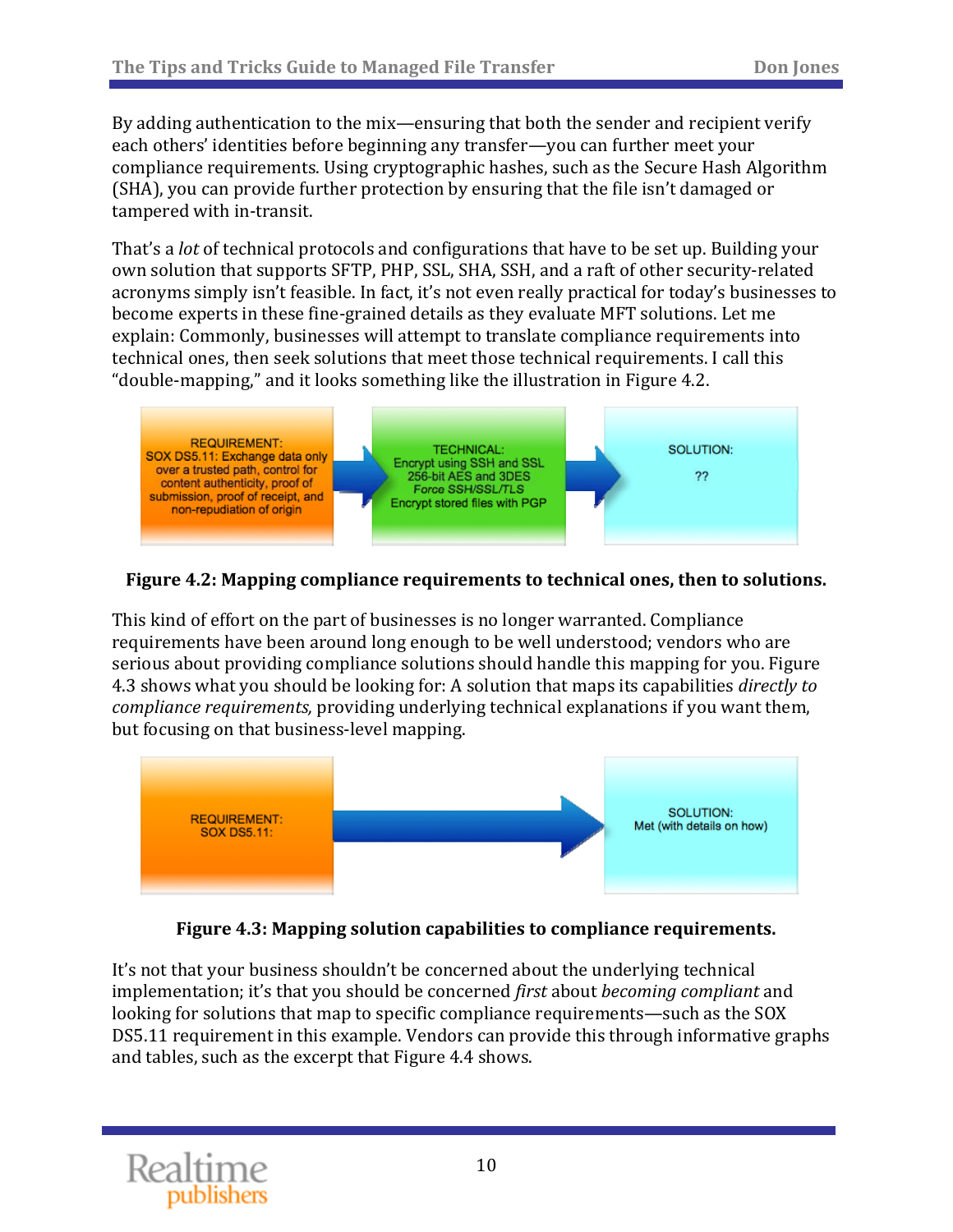<span id="page-14-0"></span>

| DS5.11 Exchange of Sensitive Data. Exchange only over a<br>trusted path, control for content authenticity, proof of<br>submission, proof of receipt and non-repudiation of<br>origin. | - User IDs and passwords always encrypted<br>- Encrypts client connections over SSH and SSL (Implicit, Explicit and TLS) protocols<br>- Session encryption using 256-bit AES encryption and 3DES<br>- Force SSH, SSL/FTPS or TLS 1.0 or higher on all client connections to WS_FTP Server<br>- Encrypts stored files with fully-integrated OpenPGP mode<br>- Configurable SSL/TLS encryption down to the folder level<br>- Policy based cryptographic strength enforcement<br>- Import, export and create SSL x.509v3 certificates<br>- Import, export and create SSH keys<br>- Create, Edit, Import, Export, Delete OpenPGP keys with support for PGP, OpenPGP and GPG<br>- Select and prioritize ciphers to use in OpenPGP key creation<br>- Support for RSA and Diffie-Hellman key types with settable expiration date |
|---------------------------------------------------------------------------------------------------------------------------------------------------------------------------------------|---------------------------------------------------------------------------------------------------------------------------------------------------------------------------------------------------------------------------------------------------------------------------------------------------------------------------------------------------------------------------------------------------------------------------------------------------------------------------------------------------------------------------------------------------------------------------------------------------------------------------------------------------------------------------------------------------------------------------------------------------------------------------------------------------------------------------|
|                                                                                                                                                                                       | - OpenPGP asymmetric key length of 1024 - 4096 bits                                                                                                                                                                                                                                                                                                                                                                                                                                                                                                                                                                                                                                                                                                                                                                       |

**Figure 4.4: Demonstrating compliance mapping.**

This is truly the answer to the question, "How does Managed File Transfer help me meet and maintain compliance requirements?" You should be able to specify the legislative or industry rules that concern your business, and see exactly how a given solution addresses the specifics of those rules.

#### **Tip, Trick, Technique 5: How can I ensure that my users utilize a Managed P2P File Transfer System?**

I once worked for a company that spent tens of thousands of dollars implementing an electronic fax system. Incoming faxes were centrally received, scanned for recipient information, and routed via email to the proper recipient. Faxes could be sent by simply sending a properly‐formatted email to a special email address. The system worked wonderfully and had very few problems. Nobody used it. They were all accustomed to printing pieces of paper, walking to the printer, and using the adjacent old‐school paper fax machine.

Companies are looking hard at Managed File Transfer (MFT) systems to handle person‐to‐ person (P2P) and person‐to‐server file transfers as well as server‐to‐server file transfers. MFT offers better security, better accountability, and better manageability than the existing mechanisms—likely email and instant messaging clients—that your users are probably accustomed to. The big question with any MFT P2P implementation, though, is "Will my users actually use it?" You can ensure a "Yes, they will" answer through two approaches: the carrot and the stick.

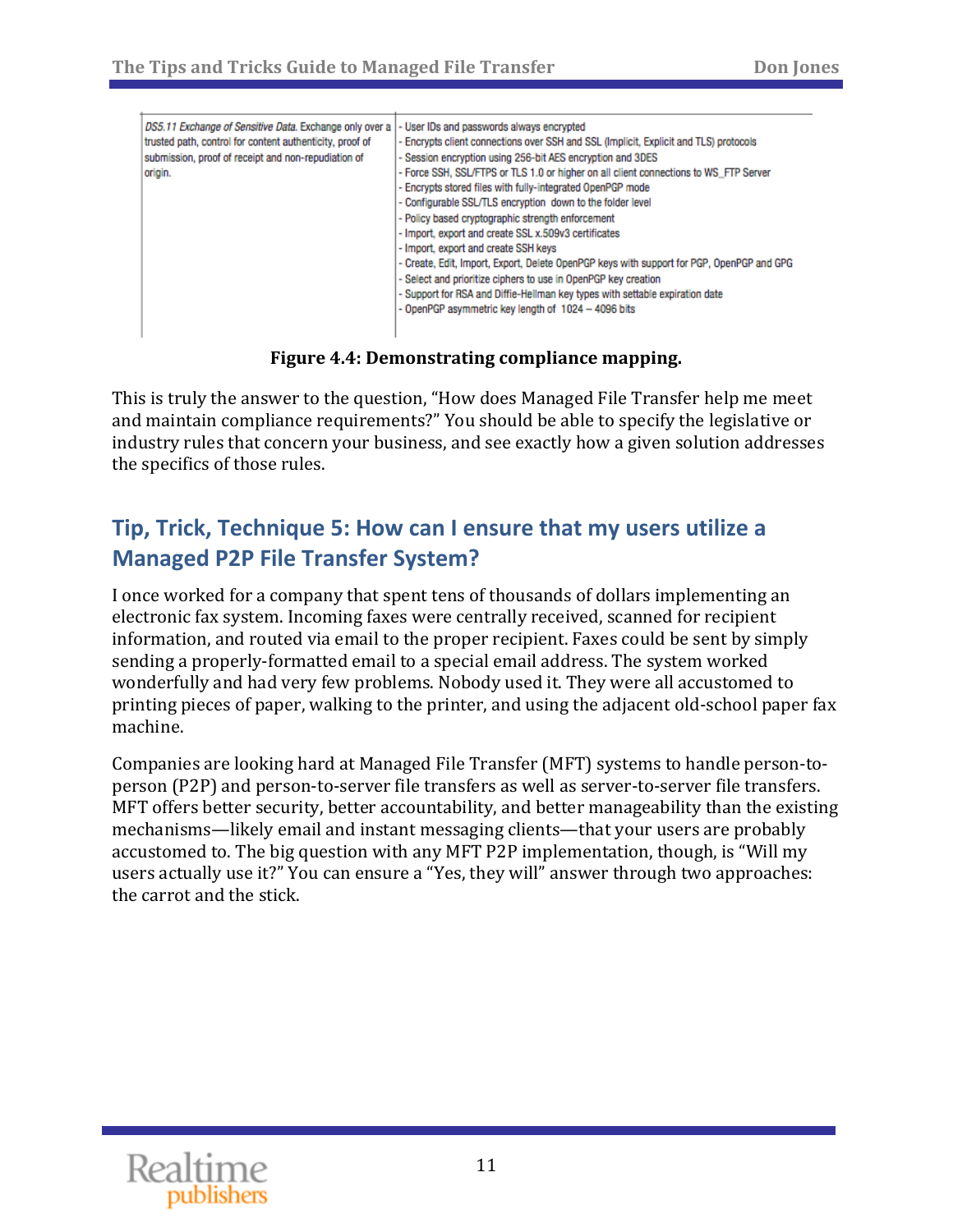Users will employ whatever file transfer method they are most comfortable with and that is most convenient—that's why email and instant messaging clients are so popular for file transfers. They're easy, they're something users are using anyway, and they're something users have already learned how to use. The "stick" approach is to simply make these methods less convenient or completely unavailable:

- Block access to file-sharing Web sites
- Block access to Web-based email sites such as Gmail, Hotmail, and Yahoo
- Block users' ability to use FTP protocols from their client computers; you might simply block this at your corporate Internet firewall, for example, or you might block it at your internal routers to reduce internal use of unsecured, unmanaged FTP
- Curtail or cut off the use of file attachments to emails—either to external email recipients or to internal and external recipients, depending upon your requirements
- Filter file attachment traffic from instant messaging clients or restrict instant messaging to those clients that can be centrally prevented from allowing file transfers

The fact is that users *will find a way* no matter what restrictions and blockages you put in their way, but that's okay—you're not trying to block everything, you're simply trying to make these less‐secured, less‐manageable methods harder and less convenient to use. You'll also be offering a carrot: A more convenient, easier-to-use method that is official, supported, allowed, *and* properly securable and manageable. That's your MFT P2P solution.

Selecting the right solution is the key to having a tasty carrot to offer your users, and the "right solution" will depend largely on how your users transfer files today. If your users rely primarily on email attachments, look for a solution that integrates with your messaging client. This may be in the form of an alternate "attachment" button in the message composition window, for example. Rather than attaching a message to an email, this alternate button submits a file to your MFT server, and provides a link within the email for the recipient to click. It may even enable the sending user to create a temporary user account in the MFT system that the recipient can use to access the file—and may even send a separate notification email to the recipient with their new, temporary login credentials. Figure 5.1 illustrates this concept, which enables users to continue using what they perceive as "file attachments," but actually handles the file transfer through the MFT solution.

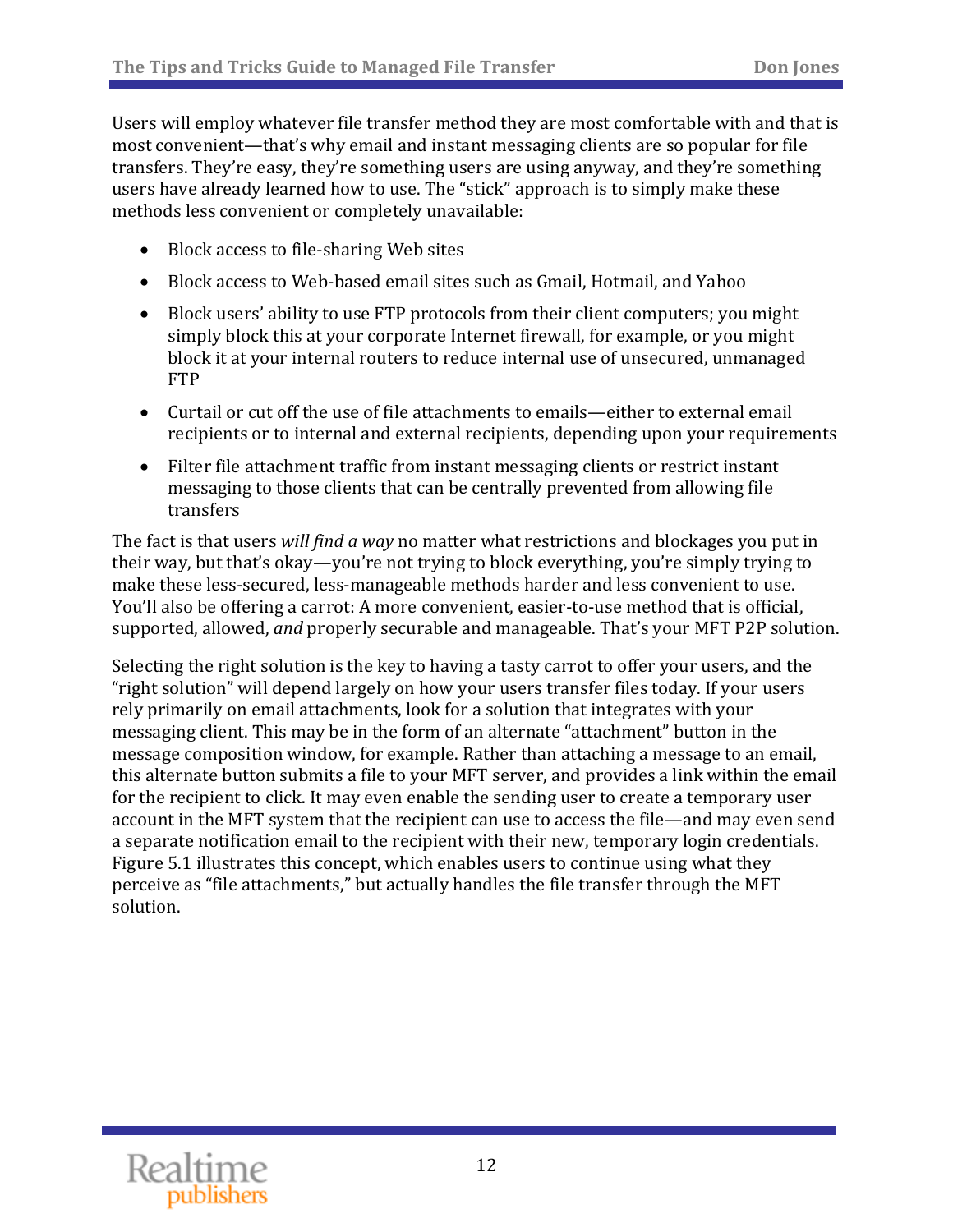

**Figure 5.1: Sending emails "with attachments" through an MFT system.**

If your users are accustomed to using FTP client software, look for an MFT solution that provides an alternative client that routes files through the MFT solution rather than connecting an FTP client directly to an FTP server. Your users experience should be very similar to using an FTP client—in fact, it may be better, because users can simply "submit" a file to the MFT server, then let it handle the actual transfer, any retries that are needed, and so on. The client should let them check the status of their ongoing transfer or receive a notification when it's completed.

If your users already use "drop box" Web services, an MFT solution should be able to provide you with a more secure, more manageable alternative. Web‐based interfaces are increasingly common in high‐end MFT solutions, and provide users with an easy, convenient way to submit files that can later be picked up by other internal or external users. In fact, the interface may be as simple as the one shown in Figure 5.2, where a sender uses a Web-based user interface to submit two files intended for delivery to an external user. The interface is similar to an email—something most users are very comfortable with, making this option both convenient and approachable.

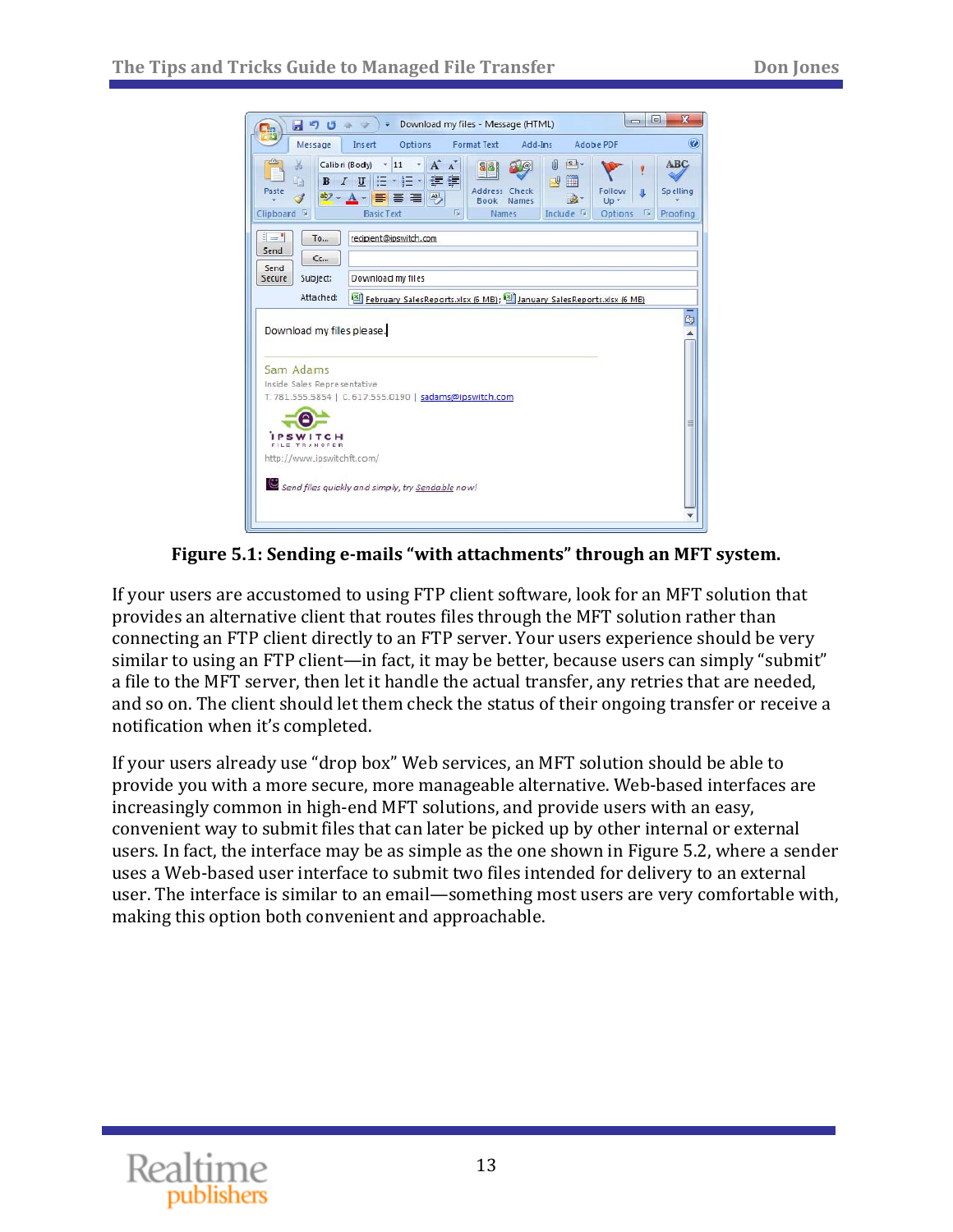| Send                        | <b>X</b> Cancel<br>Save as Draft<br>$\mathcal P$ Preview<br>Check Recipients<br>Save as Template         |  |  |  |  |  |  |  |
|-----------------------------|----------------------------------------------------------------------------------------------------------|--|--|--|--|--|--|--|
| <b>To</b>                   | jonathan@company.com, joconner@ipswitch.com                                                              |  |  |  |  |  |  |  |
| Subject:                    | transactions this week                                                                                   |  |  |  |  |  |  |  |
| Note:                       | b<br>$\frac{1}{2}$<br>蛋 蛋 田<br>100 100 100<br>- 青い草   青い草<br>$(Size) \vee$<br>(Font)<br>v                |  |  |  |  |  |  |  |
|                             | Here are the invoices for your review.                                                                   |  |  |  |  |  |  |  |
|                             | thanks,                                                                                                  |  |  |  |  |  |  |  |
|                             | Hugh                                                                                                     |  |  |  |  |  |  |  |
|                             |                                                                                                          |  |  |  |  |  |  |  |
|                             |                                                                                                          |  |  |  |  |  |  |  |
| <b>Files:</b><br>(Optional) | InvoiceNumber031210.pdf 3 (51.2 KB) [3<br>$\mathbf{\mathbf{\ast}}$<br>AnnualSalesInvoices.xls & (2.2 MB) |  |  |  |  |  |  |  |
| <b>SENDER</b>               |                                                                                                          |  |  |  |  |  |  |  |

**Figure 5.2: Using a Web interface to send files.**

Other types of Web interfaces can make it easier for external users to upload files for internal recipients or to handle other types of ad‐hoc, P2P file transfers.

The trick is to use both the carrot *and* the stick. Provide easy, convenient, understandable alternatives that work as much as possible like your users' existing methods for file transfer. Then make those existing methods less available, less convenient, and less easy. With convenient, supported alternatives in place, users won't look for unofficial methods. True, users will have to adjust their usage patterns somewhat either way—but the better an experience your MFT solution can provide, the more readily users will make the switch.

Before you make the switch, though, be sure you've prepared simple, visual materials to help users understand how these new alternatives are operated. Also make sure you've done a thorough inventory of use cases, and provided an alternative for each one—or at least deliberately decided that specific scenarios will no longer be permitted (be sure to document those and explain why, too—as well as offer suggestions on permitted scenarios that users may want to look at instead).

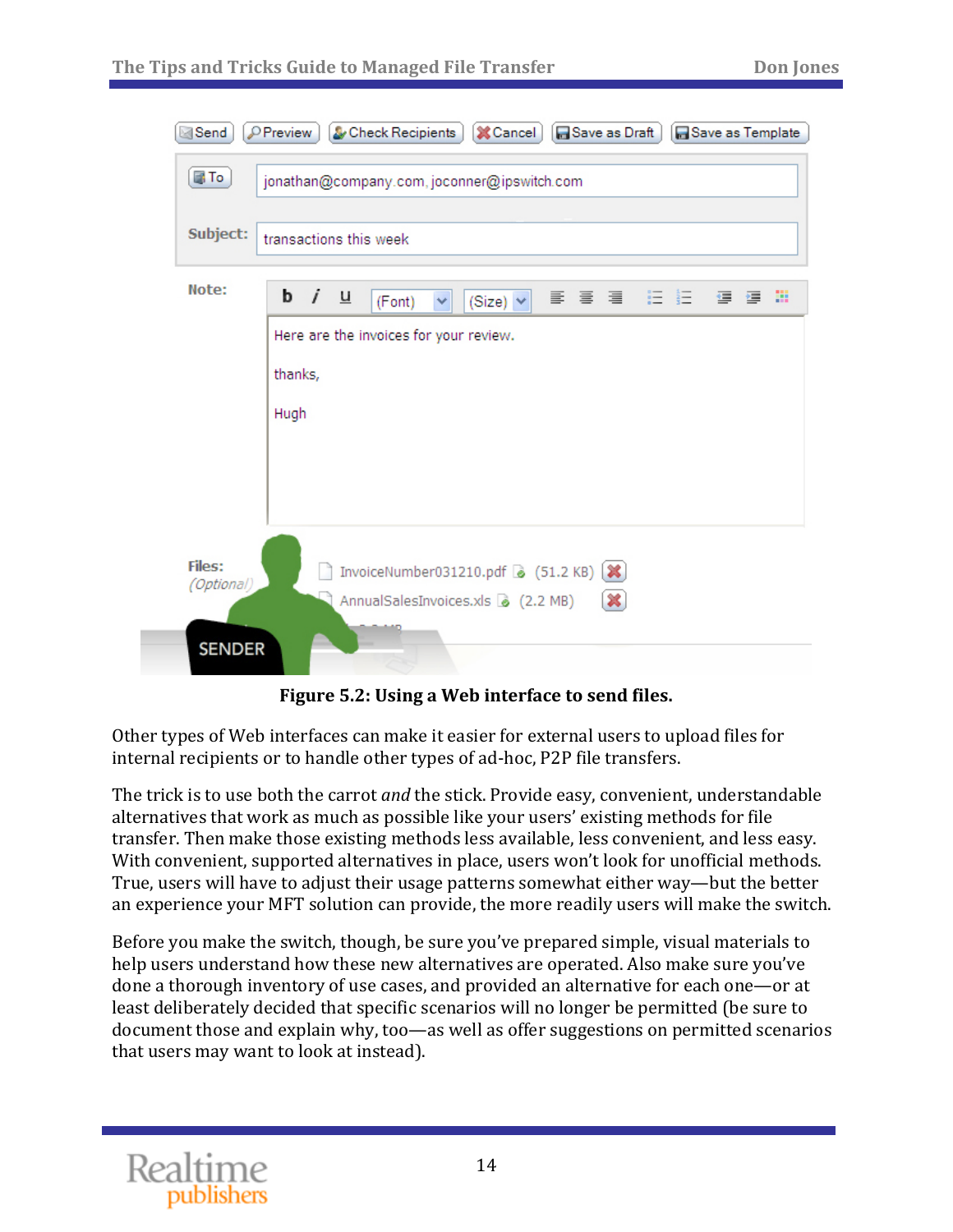<span id="page-18-0"></span>For example, you might decide that your users will submit files to your MFT solution, which will send an email notification to external users, advising them to come "pick up" their files. To ensure that only the proper recipient gets those files, you may decide to require authentication for those external users. If so, who will create the user accounts in the MFT system? If such a request needs to go through a Help desk, for example, the entire process becomes much less convenient than simply sending an email with an attachment—and your users will resist your new alternative. If, however, a temporary user account can be created ad‐hoc and details can be sent to the recipient in a separate email, the process remains ad‐hoc and convenient for your users—although you'll need to decide whether that approach satisfies your security requirements.

#### **Tip, Trick, Technique 6: What kind of logging will I need for file transfers?**

Aside from the obvious benefits of encryption and automation, logging (or auditing, if you prefer) is one of the biggest reasons companies choose to implement a Managed File Transfer (MFT) system. But what kind of logging capabilities can you expect from an MFT solution, and what should you look for?

First, as I explained in Tip 4, focus on your business requirements. What kind of logging or auditing do you *need?* Specifically in Tip 4 I suggested that MFT vendors should help you understand how their products help meet the specific conditions of whatever legislative or industry requirements you may be subject to, without necessitating that your business take the intermediate step of translating those requirements into technical capabilities first. If your logging or auditing needs come primarily from compliance requirements—as is often the case these days—you should simply be able to state your compliance requirements, and have the vendor demonstrate how their solution helps meet those requirements with regard to logging or auditing.

Many companies are incorporating external compliance requirements with their own internal needs. When considering what kind of logging you'll need, start with those internal and external needs as drivers. That said, there are a few general logging capabilities that most business will want:

- **A tamperproof audit trail.** Because nothing in technology can ever be "proof" against anything, you may see this positioned as *tamperevident* instead, meaning that if tampering occurs, you'll at least know about it. This functionality is often implemented as a secure, and potentially encrypted, database in which the MFT solution stores records of transfer activity.
- **Log accessibility.** You'll need to report on transfer activity, and that means you'll need access to the log. Some MFT solutions will offer robust, detailed, built‐in reporting, and others will provide direct read‐only access to the database for use by third‐party reporting tools. Ideally, you want both capabilities: Built‐in reports get you up and running quickly, while database connectivity offers the ability to use external reporting, billing, and tracking applications.

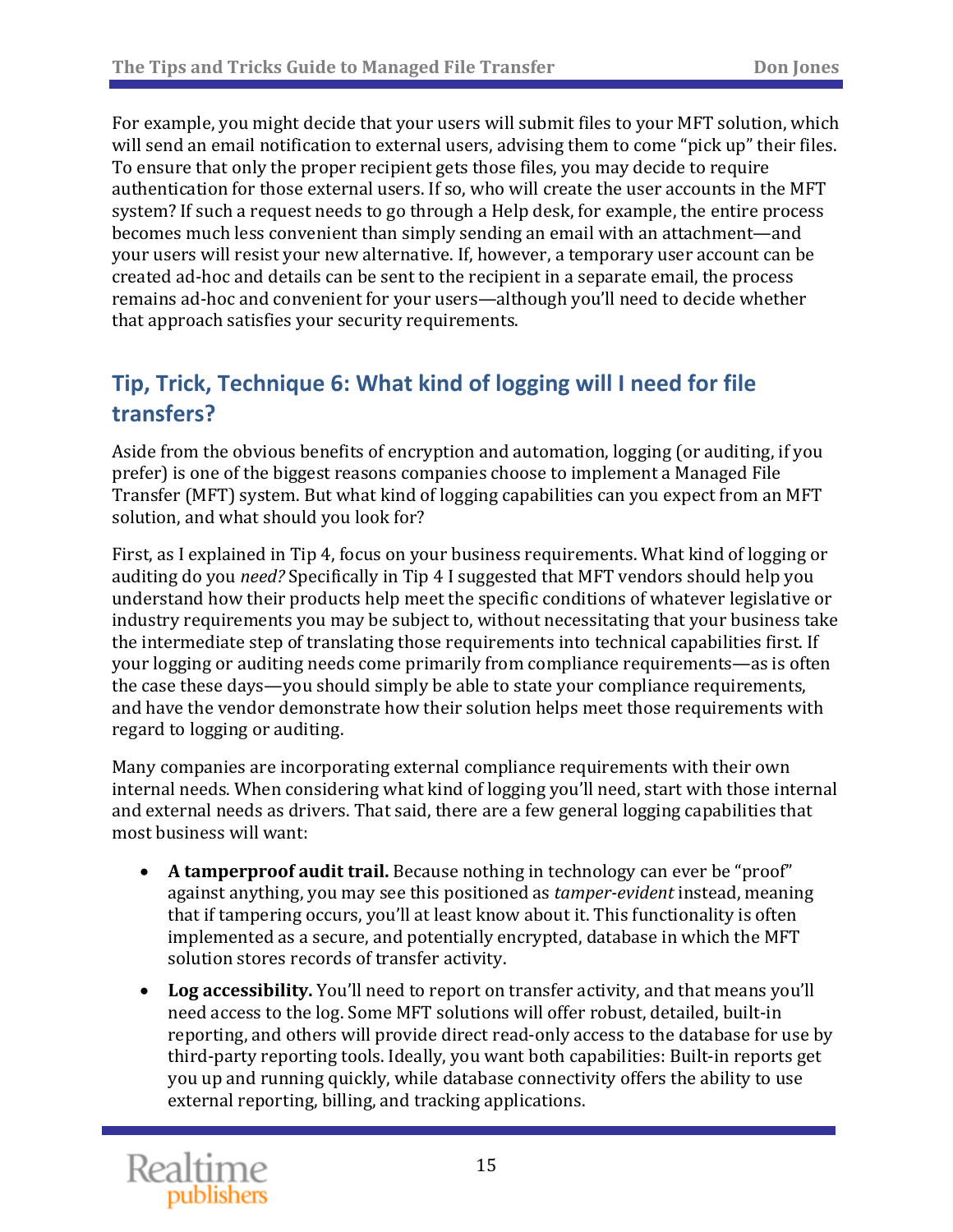- **Who.** Who transferred the file and who received it? The first who is often easy to determine for outgoing transfers, but you'll need an MFT solution that supports authentication, as well as non‐repudiation, to log the identity of external senders and recipients. *Nonrepudiation* is a feature that proves a file was received, and proves that it was not altered or corrupted while in transit. *Who* should also account for the physical servers involved, which can be authenticated through transport‐ level protocols such as SSL.
- **What.** Obviously, you'll want to know what was transferred. Typically, MFT solutions won't keep a copy of the file (although many can be configured to do so if you need an audit log that detailed, keeping a copy of the file can present additional security concerns), but they will log what file was transferred.
- **When.** When was the file transferred? When was the transfer complete? With large files, the difference between starting and completing the transfer can be significant—and you'll want to know both.
- **Where.** Where did the file come from? Where did it go? MFT solutions can often incorporate multi‐step workflows that take a file through several steps, potentially involving transformation or translation, and each step should be clearly logged in the audit trail.
- How. How was the file transferred? What file transfer protocols were used? What encryption, if any, was used?

About the only thing you can't expect an audit log to include is *why* the transfer was made—although if you track the *who,* they can hopefully answer that question, if needed.

But there's more that you should expect in the log: errors. File transfers aren't always smooth and problem‐free, and a detailed activity and error log can make it easier for administrators to troubleshoot problems.

Figure 6.1 shows what a basic activity log might look like. In this example, several files were transferred as part of an overall "task," and the activity log enables the task to be broken into each discrete operation—in this case, a series of five file uploads.

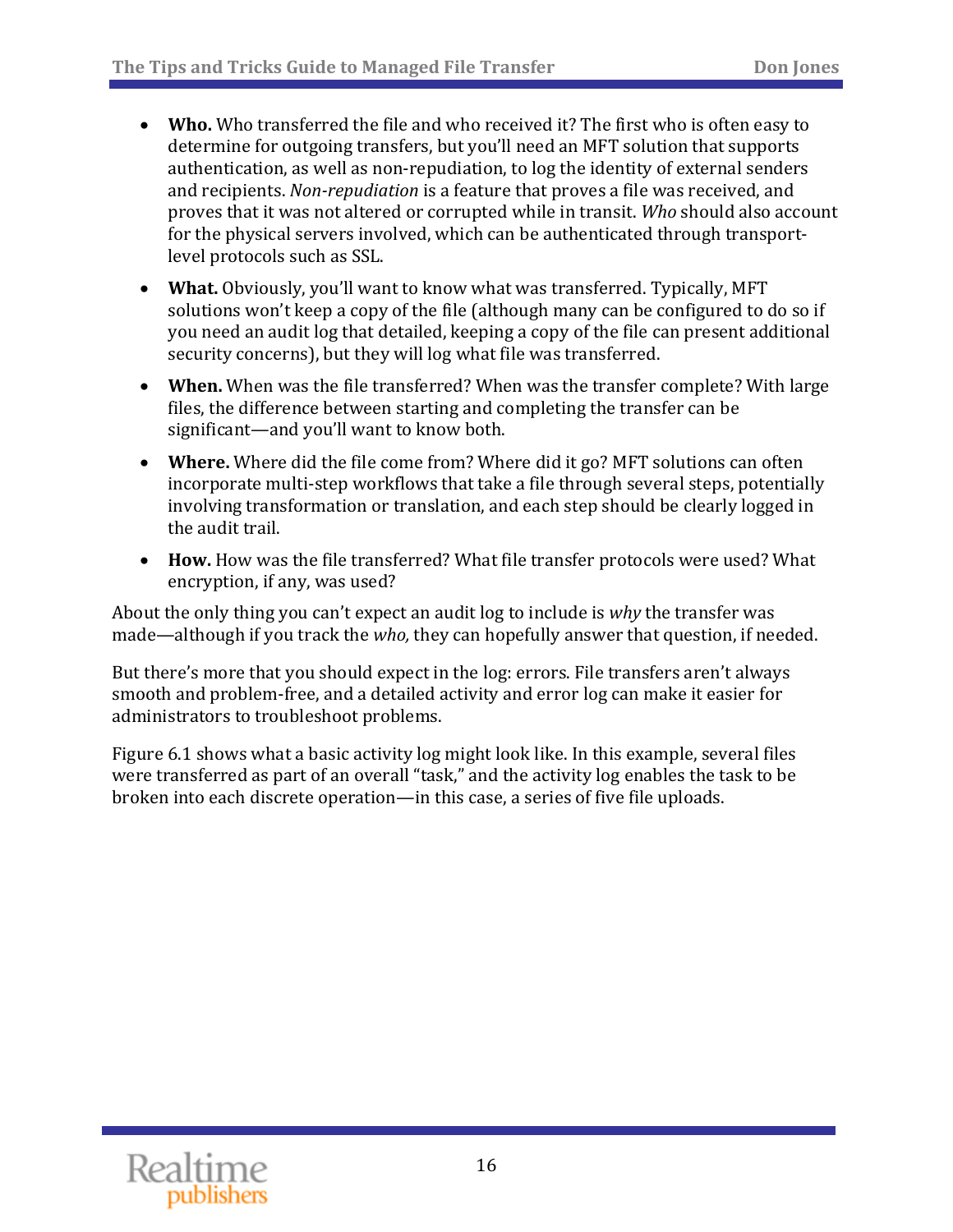<span id="page-20-0"></span>

| Display:<br>File/folder activity entries show file uploads, downloads, processing, etc, as well as folder activit<br>File/Folder Activity<br>▼<br>be performed on a single file or folder. |                                 |                      |                      |                            |                   |  |  |  |
|--------------------------------------------------------------------------------------------------------------------------------------------------------------------------------------------|---------------------------------|----------------------|----------------------|----------------------------|-------------------|--|--|--|
| Filter                                                                                                                                                                                     |                                 |                      |                      |                            |                   |  |  |  |
| Task Filter:                                                                                                                                                                               | ⊕ None<br><b>C</b> Use Current: |                      | ALL TASKS (2 Tasks)  |                            |                   |  |  |  |
| Time Filter:                                                                                                                                                                               | None                            |                      |                      |                            |                   |  |  |  |
| File/Folder Activity Filter:<br>Action = (Upload or Process or Entries With Errors) and (Task ID is '336475831' (My Task) and Schec                                                        |                                 |                      |                      |                            |                   |  |  |  |
| Shortcuts:<br>Clear + Show New<br><b>Reset Filter</b>                                                                                                                                      |                                 |                      |                      |                            |                   |  |  |  |
| Log Time                                                                                                                                                                                   | <b>Task Name</b>                | Status               | Action               | S.Path                     | D.Path            |  |  |  |
| 2009-05-08 14:46:52                                                                                                                                                                        | My Task                         | $\checkmark$ Success | Upload<br>$\bigcirc$ | /users/micentral/file5.txt | \\lexnas\temporar |  |  |  |
| 2009-05-08 14:46:51                                                                                                                                                                        | M<br>My Task                    | Success              | Upload<br>⊕.         | /users/micentral/file4.txt | \\lexnas\temporar |  |  |  |
| 2009-05-08 14:46:49                                                                                                                                                                        | My Task                         | Success              | Upload<br>÷          | /users/micentral/file3.txt | \\lexnas\temporar |  |  |  |
| 2009-05-08 14:46:48                                                                                                                                                                        | My Task                         | Success              | Upload<br>全.         | /users/micentral/file2.txt | \\lexnas\temporar |  |  |  |
| 2009-05-08 14:46:47                                                                                                                                                                        | My Task                         | ✔ Success            | Upload<br>⊕          | /users/micentral/file1.txt | \\lexnas\temporar |  |  |  |
|                                                                                                                                                                                            |                                 |                      |                      |                            |                   |  |  |  |
|                                                                                                                                                                                            |                                 |                      |                      |                            |                   |  |  |  |
|                                                                                                                                                                                            |                                 |                      |                      |                            |                   |  |  |  |
|                                                                                                                                                                                            |                                 |                      |                      |                            |                   |  |  |  |
|                                                                                                                                                                                            |                                 |                      |                      |                            |                   |  |  |  |
|                                                                                                                                                                                            |                                 |                      |                      |                            |                   |  |  |  |
|                                                                                                                                                                                            |                                 |                      |                      |                            |                   |  |  |  |
|                                                                                                                                                                                            |                                 |                      |                      |                            |                   |  |  |  |
|                                                                                                                                                                                            |                                 |                      |                      |                            |                   |  |  |  |
|                                                                                                                                                                                            |                                 |                      |                      |                            |                   |  |  |  |

#### **Figure 6.1: Example activity log.**

The "tamperproof" or "tamper evident" nature of the log is perhaps one of the most important, and the most easily-overlooked. Particularly for companies who will rely on this log as a formal audit trail, potentially used to prove legislative or industry compliance or to use to track compliance breaches, this log *must* be trustworthy. MFT solutions will often rely on an internal database or on a major relational database management system (such as Microsoft SQL Server, Oracle, and so forth) to provide the necessary level of access control, encryption, and reliability.

#### **Tip, Trick, Technique 7: Can a file transfer system enable central management and control?**

You might say that the entire point of a Managed File Transfer (MFT) system is to do exactly that: provide *centralized* management and control. For example, let's say that your company is subject to the Payment Card Industry Data Security Standard (PCI DSS). Requirement 4 of PCI DSS is to "encrypt transmission of cardholder data and sensitive information across public networks," such as the Internet. Let's also say that you frequently need to transmit cardholder data to partner companies, such as vendors who will be fulfilling requests.